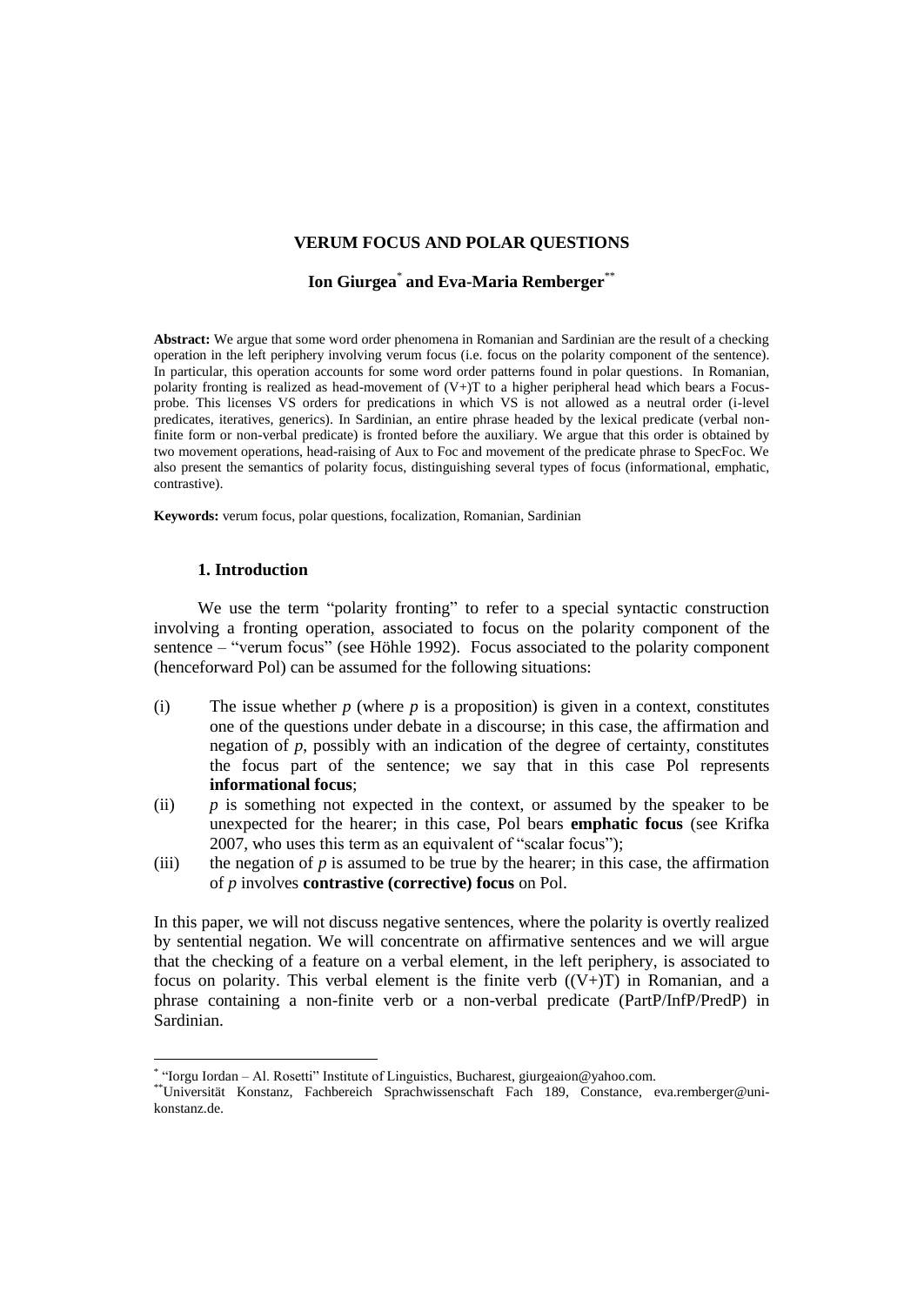#### **2. Polarity fronting in Romanian interrogatives.**

We will show that in some cases, the VS order in polar questions in Romanian is marked, involving polarity focus. It is usually claimed that Romanian has VS(O) as one of the unmarked orders (see Dobrovie-Sorin 1994, Cornilescu 1997, a.o.). What has not been usually noticed, however, is that this order is unmarked only for a particular type of contexts. The test for a neutral (or unmarked) order is provided by sentences without narrow focus and without any context-given element<sup>1</sup> (so-called "out-of-the-blue" sentences). Our work on Romanian and other null-subject Romance languages<sup>2</sup> has shown that the VS order is acceptable in a sub-set of the out-of-the-blue sentences, characterized by the fact that the sentence introduces an event into a salient/context-given spatial and/or temporal location. We call this type of context **presentational**.

| (1) |                | [context: what's that noise?]                                         |
|-----|----------------|-----------------------------------------------------------------------|
|     | a.             | Taie cineva<br>lemne                                                  |
|     |                | cuts somebody woods                                                   |
|     |                | 'Somebody is cutting wood.'                                           |
|     | b.             | Cară unii<br>ceva                                                     |
|     |                | carry some-(people) something                                         |
|     |                | 'Some people are carrying something.'                                 |
|     | $\mathbf{c}$ . | [context: did you hear the news/do you know what just happened?]      |
|     |                | cerut președintele demisia<br>primului<br>ministru<br>I-a             |
|     |                | CL.DAT-has asked president-the resignation-the prime-the.DAT minister |
|     |                | 'The president asked the Prime-Minister to resign'                    |
|     |                |                                                                       |

Following Gundel (1974) and Erteschik-Shir (1997), we consider that these sentences have the spatio-temporal location of the event as a topic – the so-called *stage* topic (Gundel 1974, Erteschik-Shir 1997). Note that the question *what happened?*, often used as a context for out-of-the-blue sentences, is not unbiased: it means 'what happened *here / now / there / then*', so it presupposes a context-given spatio-temporal location (although this generally remains covert). We proposed that the position in which preverbal subjects normally appear, characterized by an [aboutness]-feature, is occupied in this case by a null adverb referring to the spatio-temporal location, which we called STAGE<sup>3</sup>. As for

<sup>&</sup>lt;sup>1</sup> Absence of narrow focus does not mean that no given element is present. A given element can be part of a sentence with wide focus, i.e. a sentence whose focus closure is not entailed by a salient antecedent; e.g. *I saw a movie on TV yesterday. The movie was quite bad*: *the movie* is given in the second sentence, but the whole sentence is F, because it does not have a salient antecedent. See Schwarzschild (1999) for a definition of the notions of  $F$  [= Focus-element], G [= Given-element] and Foc [= Focus] which successfully accounts for prosodic facts. The notion of "given" may include entities not previously mentioned but highly salient/accessible in the context, such as  $1<sup>st</sup>$  and  $2<sup>nd</sup>$  person pronouns, which usually have weak forms even if the speaker or hearer haven't been previously mentioned.

 $2^{2}$  See Giurgea and Remberger (2009, 2011); see also Soare (2009).

<sup>&</sup>lt;sup>3</sup> The idea that the preverbal subject position is occupied by a sort of null locative adverbial in presentationals has been proposed by Pinto (1997) for Italian (and endorsed by Tortora 2001, Sheehan 2007). However, in their analysis this null adverbial is a goal / locative syntactic argument. But presentational VS can also be found with verbs which do not take a goal / locative PP complement at all: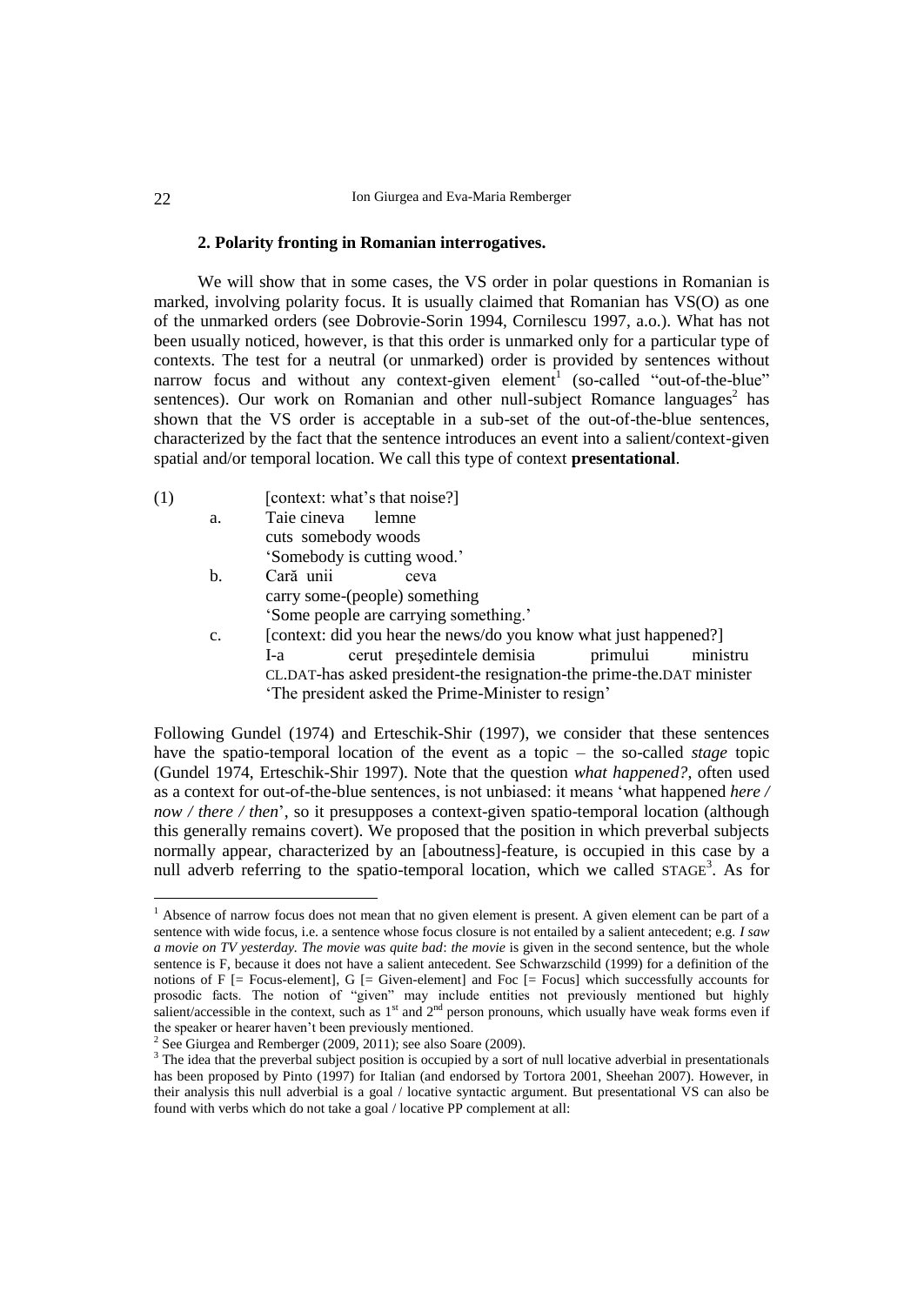what this position is, we want here to remain neutral between approaches using less functional heads, where this position can be identified with SpecFin, and the cartographic proposal of a SubjP in Cardinaletti (2004).

What is important for our purposes here is that some types of predications do not allow a presentational use, and therefore do not allow the VS-order as an unmarked order. A first category is represented by predicates that do not introduce a location of the event independent of the arguments (see the characterization of i-level predicates by Kratzer 1995). As shown below, these predicates do not allow VS in neutral contexts (we use the sign '#' here to indicate inappropriateness in contexts without narrow focus):

- <span id="page-2-0"></span>(2) (Maria) îl place (#Maria) pe Victor (Maria) CL.ACC likes (Maria) OBJ Victor 'Maria likes Victor.'
- <span id="page-2-1"></span>(3) (Fiul meu) e (#fiul meu) bun la fizică (son-the my) is (son.the my) good at physics 'My son is good at physics.'
- <span id="page-2-2"></span>(4) (Fratele tău) are (#fratele tău) maşină [possession have] (brother-the your) has (brother-the your) car 'Your brother has a car.'

Since in these cases there is no location which can be context-given independently of the arguments, there can be no stage topic. Assuming that every sentence has a topic, this is what requires another element to be a topic (providing thus a possible explanation for the ban on weak indefinites as subjects of i-level predicates, see Erteschik-Shir 1997, a.o.).

A second type of predications which do not allow the presentational use and thus do not allow VS as an unmarked order is aspectually defined. Since in a presentational, the predication must be about a current spatio-temporal location (not only the space but also the time must be context-given), iteratives – see (5b) and [\(6\)](#page-3-0) – and generics – see [\(7\)](#page-3-1) – are not allowed<sup>4</sup>:

| (i) | [context: what happened? What's the noise?] | (Italian) |
|-----|---------------------------------------------|-----------|
|     | Piange il biambino                          |           |
|     | cries the baby                              |           |
|     | 'The baby is crying.'                       |           |
|     |                                             |           |

1

(ii) È scoppiato un incendio nella fabbrica di birra has broken-out a fire in-the factory of beer 'A fire broke out in the beer factory.'

It is nevertheless true that in Italian the argument structure of the verb constrains presentational VS (for instance, transitives and unergatives with a PP-complement don't allow presentational VS). For a possible analysis of these syntactic constraints on presentational VS, see Giurgea and Remberger (2009, 2011).

<sup>4</sup> Regarding sentence [\(7\),](#page-3-1) it should be noticed that it also allows an order V-Adv-S (*mănâncă mult belgienii*), but this order is marked: either the focal stress falls on *mult* and *belgienii* is destressed, which we interpret as an emphatic fronting of the remnant TP (with S sitting in SpecFin), or *belgienii* is narrow focus (this second focusing pattern sounds slightly marginal, but it becomes more acceptable if S is modified by a focal particle: *mănâncă mult şi belgienii* 'Belgians too eat a lot').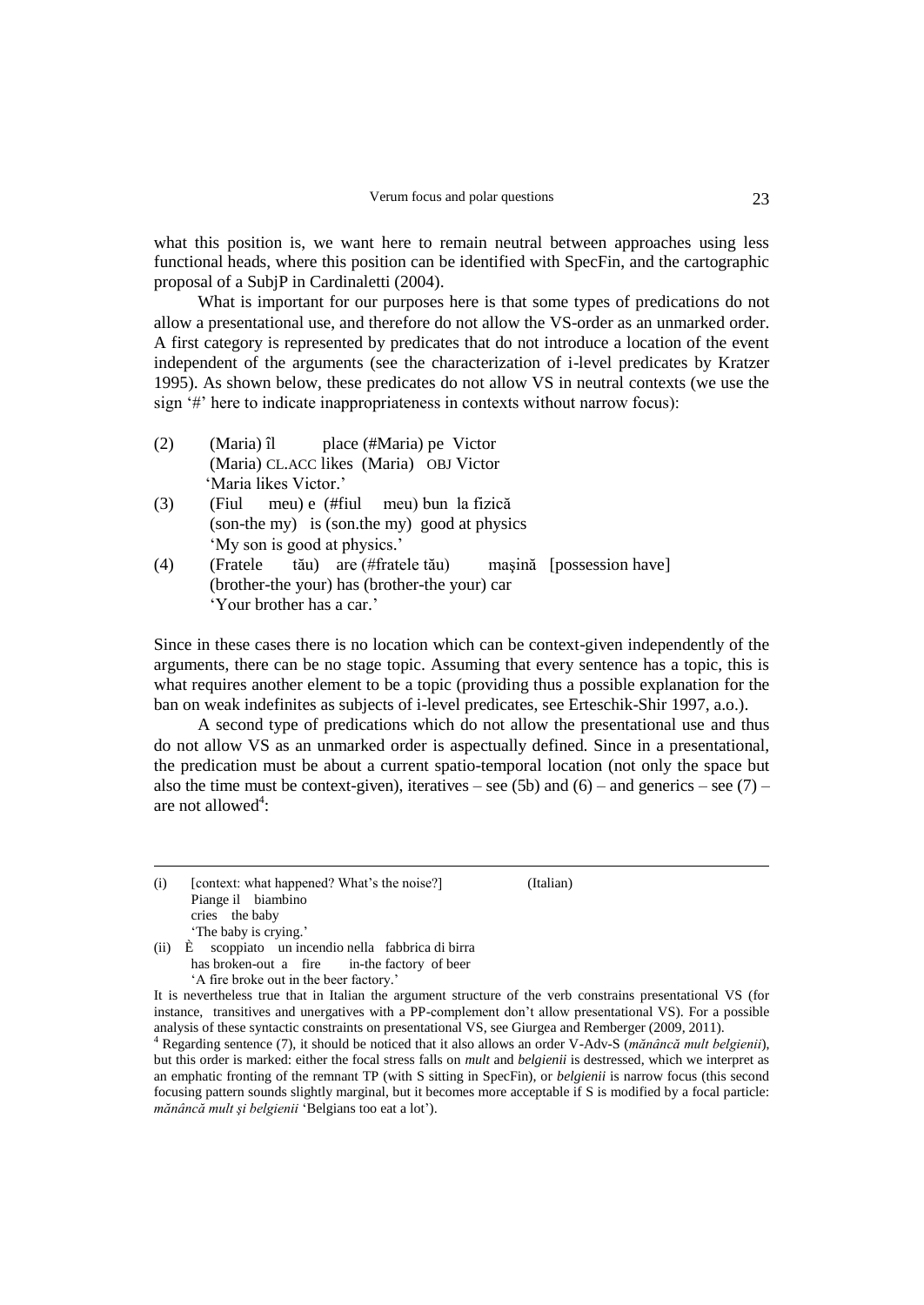- (5) a. Cântă copiii un trio [episodic: answer to *What happens?*] play-3PL children-the a trio 'The children are playing a trio.'
	- b. #Cântă copiii muzică de cameră sâmbăta seara [iterative] play-3PL children-the music of chamber Saturday-the evening 'The children play chamber music on Saturday evenings'
- <span id="page-3-0"></span>(6) (Părinţii mei) fac (#părinţii mei) zilnic o plimbare [iterative] (parents-the my) make (parents-the my) daily a walk 'My parents go daily for a walk.'
- <span id="page-3-1"></span>(7) #(Belgienii) mănâncă (#belgienii) mult [generic] Belgians-the eat Belgians-the much

Let us now turn to unbiased (non-conducive) information-requiring polar questions. We find that the predications which cannot yield presentational sentences (for semantic reasons) and, consequently, do not allow VS in all-new declaratives show the same unmarked order in questions as in declaratives, i.e. SV-order:

- [\(2\)](#page-2-0) Maria îl place pe Victor? Maria CL.ACC likes OBJ Victor 'Does Maria like Victor?'
- [\(3\)](#page-2-1) Fiul tău e bun la fizică? son-the your is good at physics 'Is your son good in physics?'
- [\(4\)](#page-2-2) Fratele tău are maşină? brother-the your has car 'Does your brother have a car?'
- [\(6\)](#page-3-0) Copiii tăi fac zilnic o plimbare? children-the your make daily a walk 'Do your children go for a walk daily?'
- [\(7\)](#page-3-1) Belgienii mănâncă mult? Belgians-the eat much 'Do Belgians eat a lot?'

However, in all these cases, the VS order in the polar question is nevertheless possible, but under special pragmatic circumstances. We discovered two possible pragmatic values of this order particular to questions:

- (i) The issue whether *p* holds has already been under discussion or is in the common concerns of the participants; the speaker insists on the fact that the issue whether p is still not settled:
- <span id="page-3-2"></span>(8) a. Deci, ca să rezumăm, îl place Maria pe Victor? so that SĂ sum-up-1PL CL.ACC likes Maria OBJ Victor 'To sum up, does Maria like Victor?'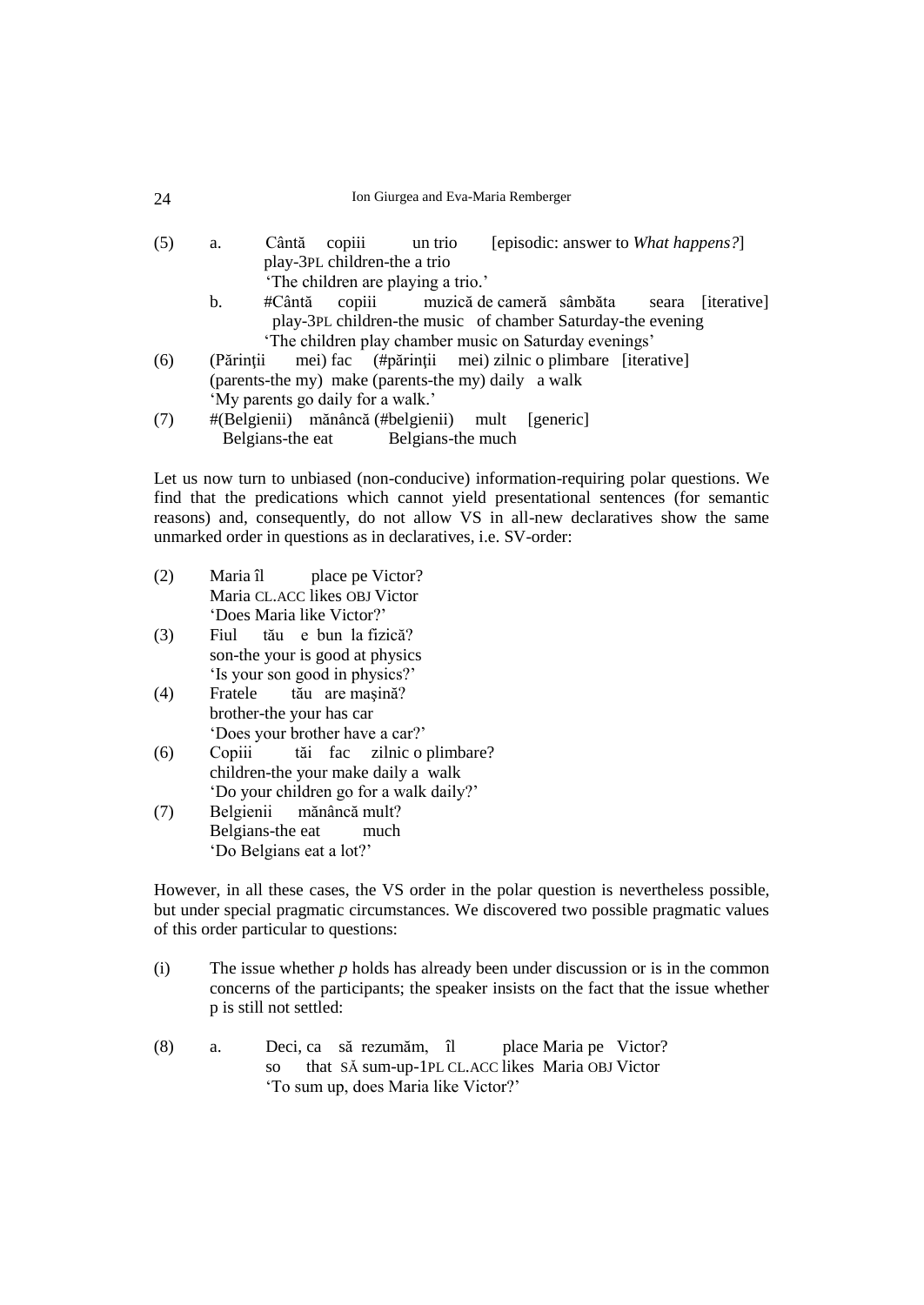b. N-am înțeles până la urmă. ARE fratele tău mașină not-have-1SG understood until at end has brother-the your car (, sau nu)? (, or not) 'In the end, I didn't understand: does your brother have a car (or not)?'

We consider that these sentences involve (narrow) information focus on Pol: the whole content of  $p$  is given in the context, except its truth value or degree of probability.

(ii) The speaker expresses surprise with respect to the possibility that  $p$  is true:

<span id="page-4-0"></span>

| (9) | a.                              | (chiar) MĂNÂNCĂ belgienii mult?                         |  |  |  |  |
|-----|---------------------------------|---------------------------------------------------------|--|--|--|--|
|     |                                 | (really) eat Belgians-the much                          |  |  |  |  |
|     | 'Do Belgians really eat a lot?' |                                                         |  |  |  |  |
|     | b.                              | (chiar) îl PLACE Maria pe Victor?                       |  |  |  |  |
|     |                                 | (really) CL.ACC likes Maria OBJ Victor                  |  |  |  |  |
|     |                                 | 'DOES Victor like Maria?'                               |  |  |  |  |
|     | c.                              | (chiar) CÂNTĂ copiii tăi muzică de cameră zilnic?       |  |  |  |  |
|     |                                 | (really) play children-the your music of chamber daily  |  |  |  |  |
|     |                                 | 'Do your children really play chamber music every day?' |  |  |  |  |
|     | d.                              | Oare chiar ESTE Mircea așa de bun la fizică?            |  |  |  |  |
|     |                                 | INTER really is Mircea so of good at physics            |  |  |  |  |
|     |                                 | 'Is Mircea really so good at physics?'                  |  |  |  |  |
|     |                                 |                                                         |  |  |  |  |

In this case, there is emphatic focus on Pol – the truth of *p* is indicated as surprising for the speaker. Note that these examples often contain the focus particle *chiar* 'even', which in ad-verbal environments can be translated by 'really'. We consider that this particle marks the *even-*type focus ("scalar focus" in Krifka 2007) applied to Pol.

Summing up, the VS order in polar interrogatives in these constructions is licensed by focus on Pol. We analyze this as an instance of focus fronting. Formalizing fronting for information-structural reasons in the Chomskyan probe-goal framework<sup>6</sup>, we assume that there is a peripheral head which bears a Focus probe ([uFoc]), which, being associated to an EPP-feature, requires movement of the goal (which must bear Focus)<sup>7</sup>. We identify the attracting head with Fin. Note that in Romanian contrastive as well as emphatic focus fronting does not allow the subject to intervene between the focused element and the verb:<sup>8</sup>

<sup>&</sup>lt;sup>5</sup> *Oare* is an interrogative adverb, which in spite of its meaning enjoys a great deal of placement freedom (it resembles adverbs such as *probably*) and does not seem to affect the word order of the main constituents. 6 See Chomsky (2000, 2001).

<sup>7</sup> We adopt Mensching's (2009) proposal that IS-probes can get only one (namely a positive) value if they find a matching goal marked with that feature.

<sup>&</sup>lt;sup>8</sup> The data are in fact more complex: if the sentence contains other non-focus material beside V and S, e.g. O (cf. (i)) or an adjunct (cf. (ii)), SV becomes possible, although VS is still preferred:

<sup>(</sup>i) De MULT (fratele meu) are (fratele meu) maşină

<sup>(</sup>ii) pe MARIA (Ion) o invită (Ion) de fiecare dată

OBJ Maria (Ion) CL.ACC invites (Ion) of every time

For the time being we do not have an explanation for this contrast.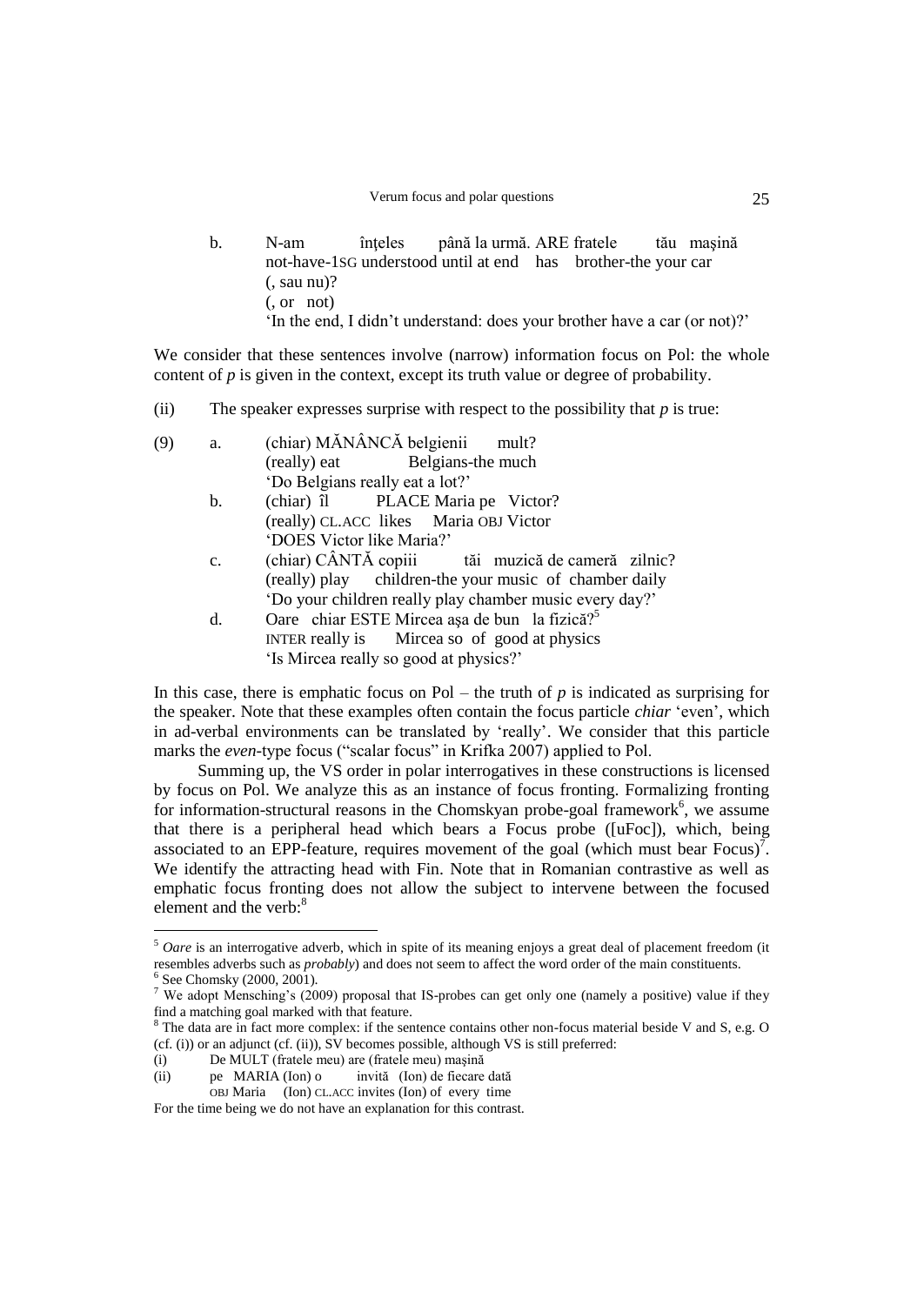(10) a. pe VICTOR (\*Maria) îl place (Maria) [contrastive focus] OBJ Victor (Maria) CL.ACC likes (Maria) b. MULT (\*belgienii) mănâncă (belgienii) [emphatic focus: exclamative] much Belgians-the eat Belgians-the

This fact has been analyzed as competition for the same position (see Cornilescu 1997, Alboiu 2002), in which case the [uAbout] probe responsible for preverbal subjects would also be hosted by Fin (this is the approach we adopted in Giurgea and Remberger 2011). In case the SubjP-hypothesis is adopted, a special explanation must be provided for the blocking of the projection of SubjP by a higher Fin which attracts a focused element (for an attempt along these lines, see Cardinaletti 2009).

Note however that in the case of Pol focus, we do not find any phrase fronted, but the verb itself bears the focal stress. In order to explain this fact, we assume that a probe can also be satisfied by head movement (see the type of checking proposed by Chomsky 1995, Alexiadou and Anagnastopoulou 1998). We assume that the EPP just requires a sisterhood configuration between the probe and the goal, and therefore it can be satisfied in a head-head configuration, not only in a Spec-head configuration (for the Spec-Head configuration, sisterhood is obtained between  $X'$  and Spec, under the standard minimalist assumption of feature percolation). We assume that Pol, realized as a  $\Sigma$  head (see Laka 1990), is incorporated into T, and the whole  $(V+) + T + \Sigma$  complex raises to Fin to satisfy [uFoc]-EPP.

## **3. Note on the interpretation of polarity in polar interrogatives**

To talk about polarity focus in polar questions may seem surprising, because these questions have the polarity component as their open part (in Hamblin's 1973 classical analysis of questions, they denote the alternative set  $\{p, \neg p\}$ ; therefore one would not expect them to have a specified value for polarity). But polar questions can of course be negative, so they can have specified polarity.

Notice now that usually negative polarity introduces a bias towards a positive answer (the question becomes positively conducive):

| (11) | Doesn't John drink?       | (Romero and Han 2002, example 1) |  |
|------|---------------------------|----------------------------------|--|
|      | expectation: John drinks. |                                  |  |

Romero and Han (2002) argue that conducive questions always involve verum focus:

| (12) | DOES John drink?                 | (Romero and Han 2002, example 16) |
|------|----------------------------------|-----------------------------------|
|      | expectation: John doesn't drink. |                                   |
| (13) | Does John drink?                 | (Romero and Han 2002, example 17) |
|      | no expectation                   |                                   |
| (14) | Does John NOT drink?             | (Romero and Han 2002, example 18) |
|      | expectation: John drinks.        |                                   |
| (15) | John drinks, DOESN'T he?<br>a.   | (Romero and Han 2002, example 20) |
|      | expectation: John drinks.        |                                   |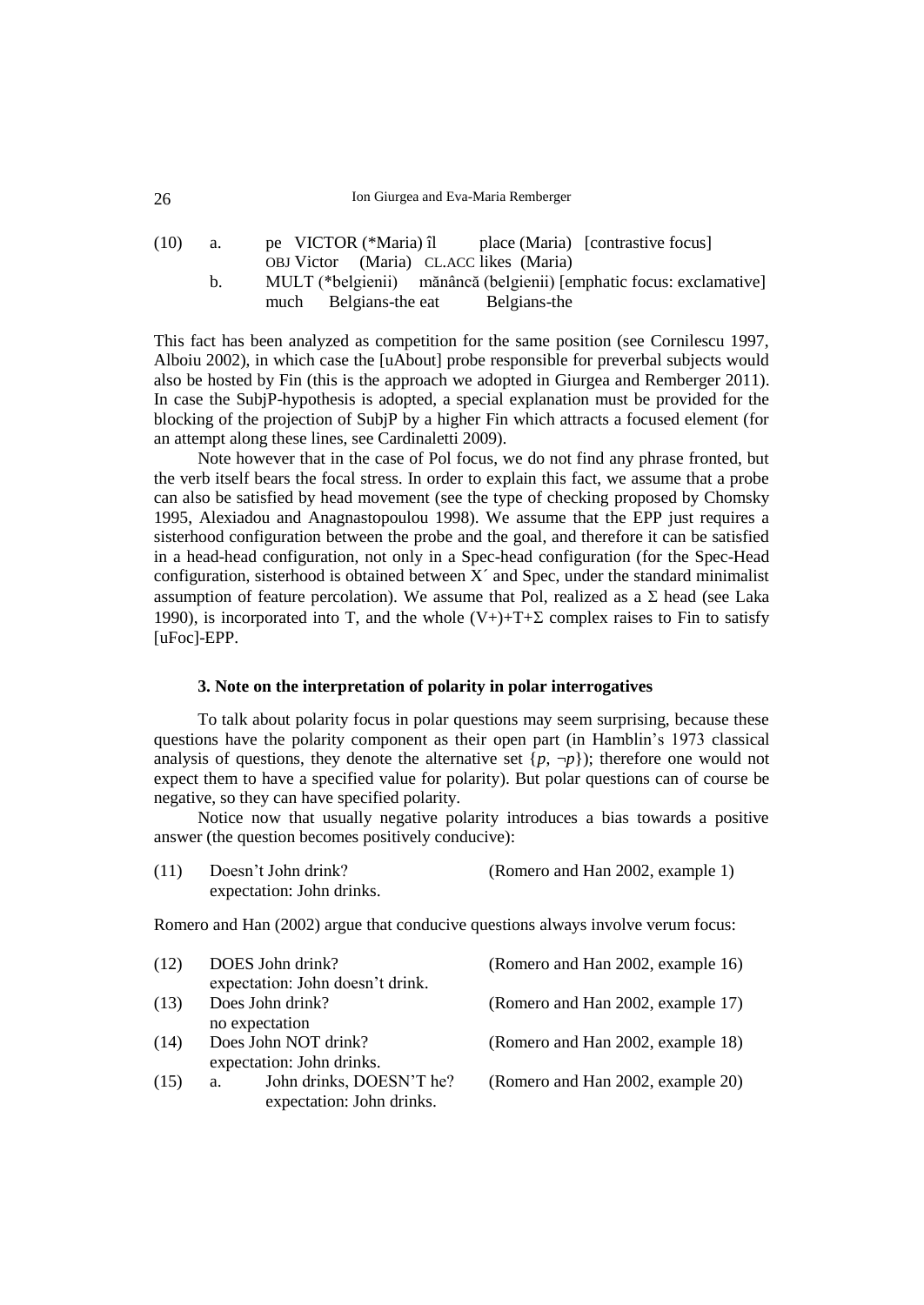# <span id="page-6-1"></span>b. John doesn't drink, DOES he? expectation: John doesn't drink.

We explain the verum focus effect noticed by Romero and Han (2002) as an effect of the existence of an emphatic focus feature. Remember that in declarative sentences, emphatic focus presents the proposition as unexpected. In polar questions, it continues to present the value of Pol as unexpected. But since the sentence is not asserted or negated (which may be formalized by using a question operator at the C-level, a sort of  $wh-\Sigma^9$ ), the only contribution of the specified value of Pol is to convey the fact that the speaker does not believe in p with that particular value of Pol. That's why the implied sentence always has the opposite polarity with respect to the question.

But negative questions can also be non-conducive. Romero and Han (2002) claim that this is only possible, in English, if Neg remains low (does not raise with Aux).<sup>10</sup> Notice also that this use requires special contexts, cf. (16):

- <span id="page-6-0"></span>(16) Scenario: S hates both Pat and Jane. The prospect of an excursion without them pleases S. S does not have any previous belief about whether either of them is coming or not.
	- A: Pat is not coming.
	- S: Great! Is Jane not coming (either)? That would be the best!!!
	- S': #Great! Isn't Jane coming (either)? That would be the best!!!

The explanation for the presence of a specified Pol here is that the negation belongs to the background – the sentences have narrow focus on the subject, and negation is outside the focus. Therefore, the sentence must contain the predicate  $\lambda x$ .  $\neg$ come(x). Perhaps Neg must remain low here, if it can (like in English), because by staying together with the predicate it is signaled that it belongs to the background.

In this case there is no focus on Pol, so we do not expect polarity fronting. Examples (16'a) and (16'b) are both Romanian counterparts to the grammatical interrogative in English (16). The order in (16'a) does not reflect polarity fronting, but the possibility to leave a narrow focus S (here *nici Jane*) in postverbal position, which is always available in Romanian.

[\(16\)](#page-6-0) Rom.:

 $\overline{a}$ 

a. *Nu vine nici Jane?* 

 not comes nor Jane b. *Nici Jane nu vine?* nor Jane not comes

<sup>9</sup> The idea is that question particles (or operators) are a sort of *wh* variant of Pol – just like *who* and *what* are *wh-*forms of DPs, *where* of locative PPs and so on.

<sup>&</sup>lt;sup>10</sup> But see Cattell (1973), Cornilescu (1982) for counterexamples.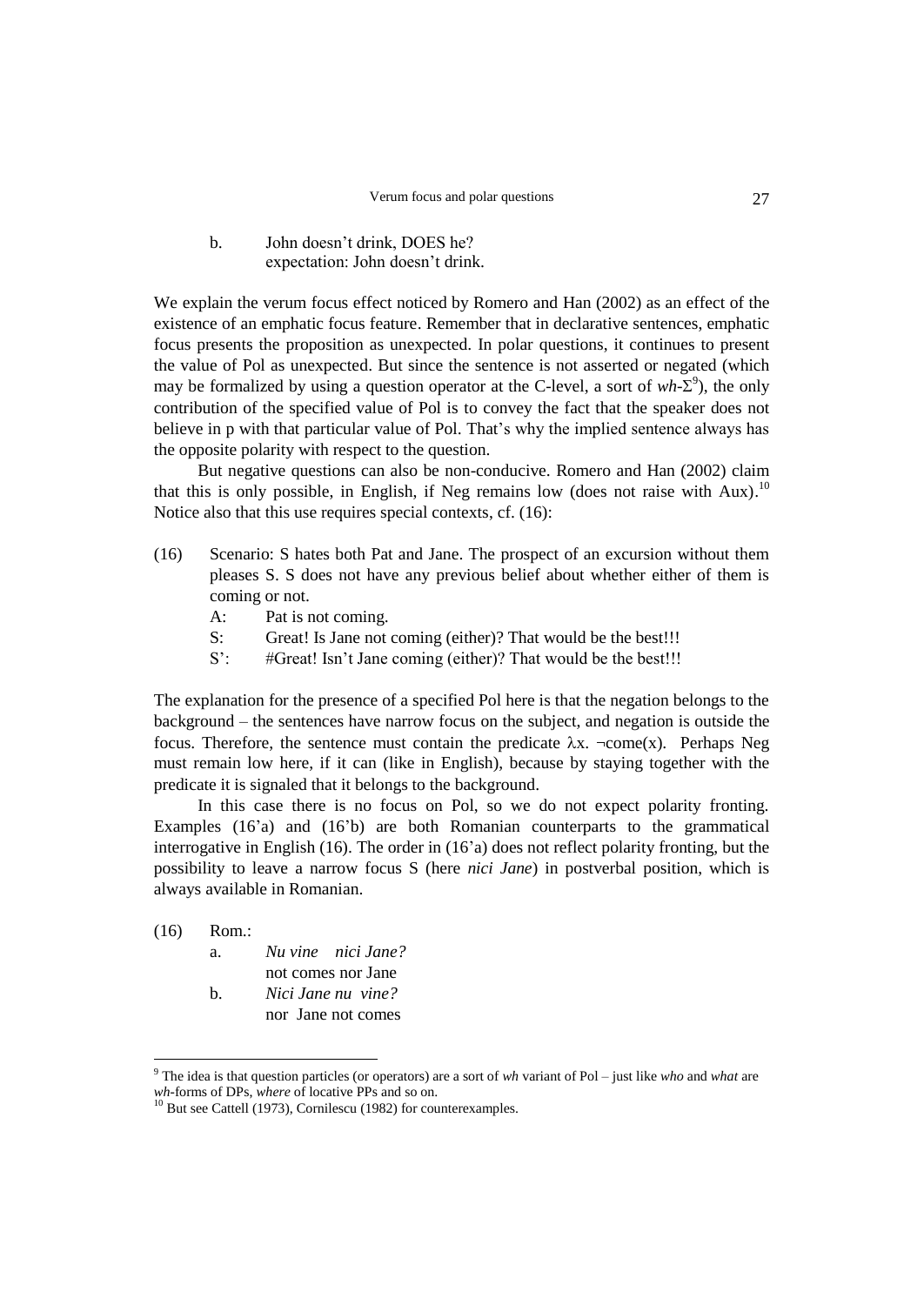To conclude, a specified value of Pol in polar questions can appear for informationstructural reasons: either Pol bears emphatic or informational focus, see [\(8\)](#page-3-2)[-\(9\)](#page-4-0) above, or Pol belongs to the background (inside a focus-background partition, see [\(16\).](#page-6-0)

# **4. Polarity fronting in Romanian declaratives**

Given our analysis of polarity fronting in interrogatives, we expect to find the same phenomena in declaratives. Using the same test – predicates which do not allow a presentational reading – we find, indeed, VS with focal stress on V involving polarity focus in the following cases:

- (i) The speaker presupposes that the hearer has doubts towards *p* and reassures him on the truth of *p*:
- (17) (Stai liniştit,) ÎNŢELEGE el problema (don't worry) understands he problem-he 'Don't worry, he will understand / understands the problem.'

If the hearer clearly prefers  $\neg p$ , the sentence can also express a threat.<sup>11</sup>

- (ii) The speaker expresses surprise/admiration towards the event/state:
- (18) ŞTIE Maria franceză, (nu glumă) knows Maria French (not joke) 'Maria knows / speaks really good French!'<sup>12</sup>

<sup>&</sup>lt;sup>11</sup> Hill (2006), discussing the construction (Subject)-Emphatic Verb-Pronominal Subject, which expresses threat or reassurance, claims that the speech-act level of the clause is involved: V is in Force, the subject pronoun which often appears after V in these sentences is in SpecTop below, a potential preceding S is a Hanging Topic. As evidence for this analysis she cites the impossibility of embedding:

<sup>(</sup>i) \*Ne-a povestit că Maria, și-a CUMPĂRAT ea o casă, și să te tii!..<br>us-has told that Maria REFL.DAT-has bought she a house and SĂ REFL.ACC hold us-has told that Maria REFL.DAT-has bought she a house and SĂ REFL.ACC hold-2SG Intended: 'she told us that, lo behold, Maria has bought a house…'

But embedding is sometimes possible:

<sup>(</sup>ii) Mă tem că premierul o să le ARATE el la toţi REFL.ACC fear.1SG that prime-minister-the will SĂ them.DAT show he to all 'I'm afraid the prime-minister will teach everybody a lesson!'

We believe therefore that this construction is an instance of polarity fronting involving the normal [uFoc] probe in Fin, and the restrictions on the embedding verbs probably comes from the pragmatic meaning of the construction (threat/reassurance).

<sup>&</sup>lt;sup>12</sup> The interpretation of such examples may suggest that the emphatic focus bears on the scalar component of the verb. However, we believe that this is the result of the interplay between verum focus and the fact that verbs such as 'know' inherently denote a high degree. The fact which led us to this conclusion is that with verbs which do not inherently denote a high degree, VS cannot be used to put emphasis on the scalar component:

<sup>(</sup>i) #BEA Ion vin [meaning he drinks a lot] drinks Ion wine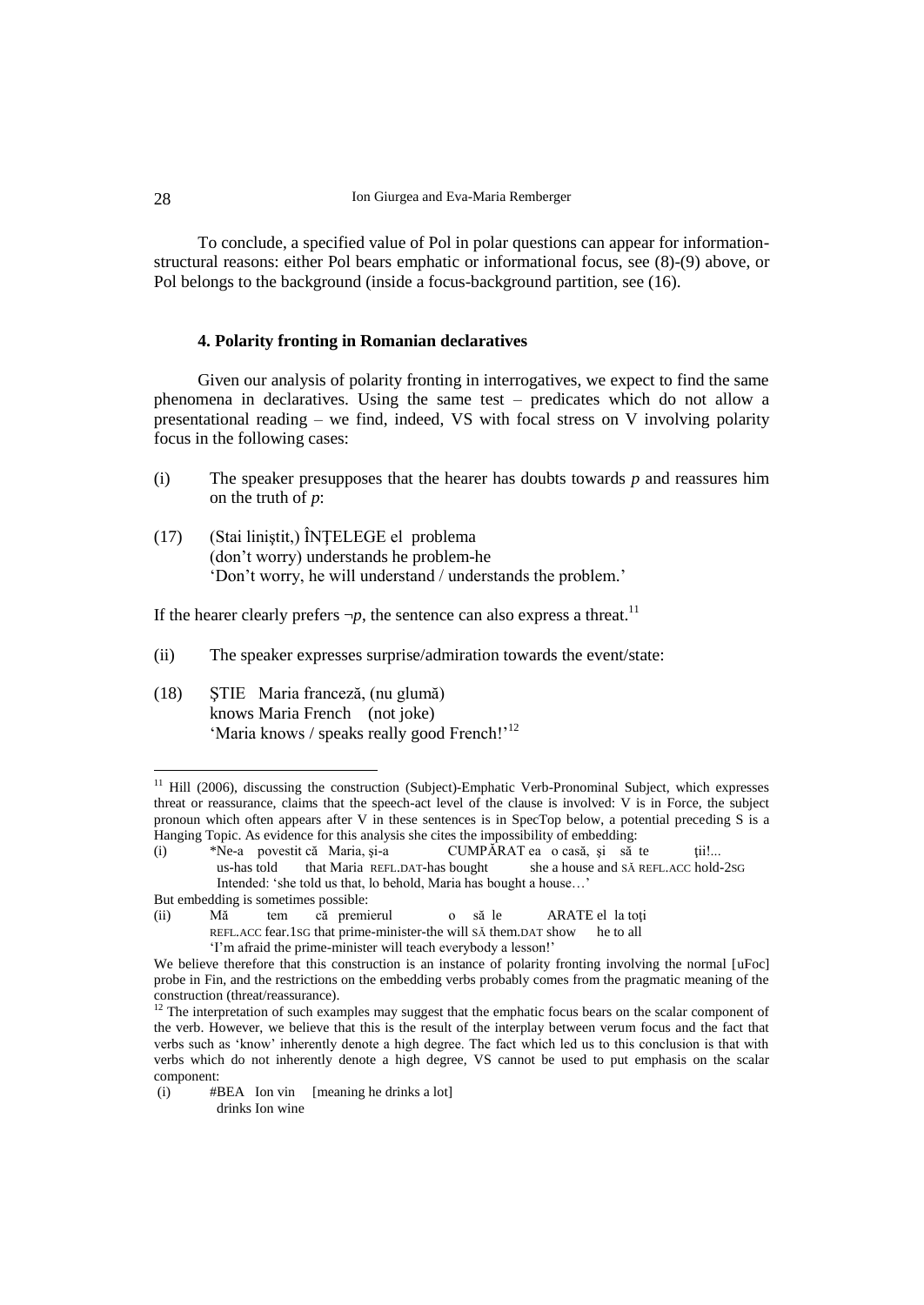The following sentence can express either reassurance or admiration/astonishment:

- (19) ŞTIE Maria cum să se poarte cu şefii knows Maria how SĂ REFL.ACC behave with bosses-the Reassurance: '(Don't worry), Maria knows how to behave with her superiors.' Admiration: 'Maria really knows how to behave with her superiors.'
- (iii) (More seldom) the speaker contradicts something previously expressed by the hearer or inferable from his statements (~correction focus: contrastive focus on Pol):
- (20) Dar o CUNOAŞTE Maria pe Lucia, cum să n-o cunoască? but CL.ACC knows Maria OBJ Lucia how SĂ not-CL.ACC know 'But Maria does know Lucia, how can she not know her?'

In answers to polar questions, VS seems impossible in these constructions:

| (21) | a.      | [A: Şerban are maşină?]                             | B: #Da, ARE Şerban maşină     |
|------|---------|-----------------------------------------------------|-------------------------------|
|      |         | Serban has car                                      | yes has Serban car            |
|      |         | 'Does Serban have a car? Yes, he has a car'         |                               |
|      | $b_{1}$ | [A: Şerban n-are maşină?]                           | B: #Ba da, ARE Şerban maşină. |
|      |         | Serban not-has car                                  | but yes has Serban car        |
|      |         | 'Does Şerban have a car? No, he doesn't have a car. |                               |

The marginality of the answer to a negated question like in (21b) recalls the marginality of focus fronting in direct answers to *wh*-questions: as in (21b) the order in [\(22\)](#page-8-0) is not used as a neutral answer; if it is used, it implies that the speaker finds his answer somehow surprising, unexpected, worthy of admiration or disapproval, which means that the fronted element bears emphatic focus :

<span id="page-8-0"></span>(22) A: Pe cine a invitat Serban? B:  $?$ #Pe MONICA a invitat-o Serban. OBJ who has invited Şerban OBJ Monica has invited-CL.ACC Şerban 'Who did Şerban invite? He invited Monica.'

Romero and Han (2002) describe verum focus as focus on a high degree of certainty, not just on Pol: they claim that the alternatives are not just {yes, no}, but rather epistemic alternatives {certainly, probably, maybe, certainly not}. We expect then to find the possibility of focus fronting of the epistemic modal component with other values of this component (e.g. with 'possibly', 'apparently', etc.). In Romanian, we see indeed VS with

<u>.</u>

<sup>(</sup>ii) #DANSEAZĂ Maria cu Petru [meaning they dance a lot, or very well] dances Maria with Petru

A further indication that VS with stress on V is not used for focusing the verb is the fact that the VSX order does not sound natural if we want to contrast V with another verb:

<sup>(</sup>iii) ?#o IUBEŞTE Ion pe Maria, nu doar o place

CL.ACC loves Ion OBJ Maria not only her likes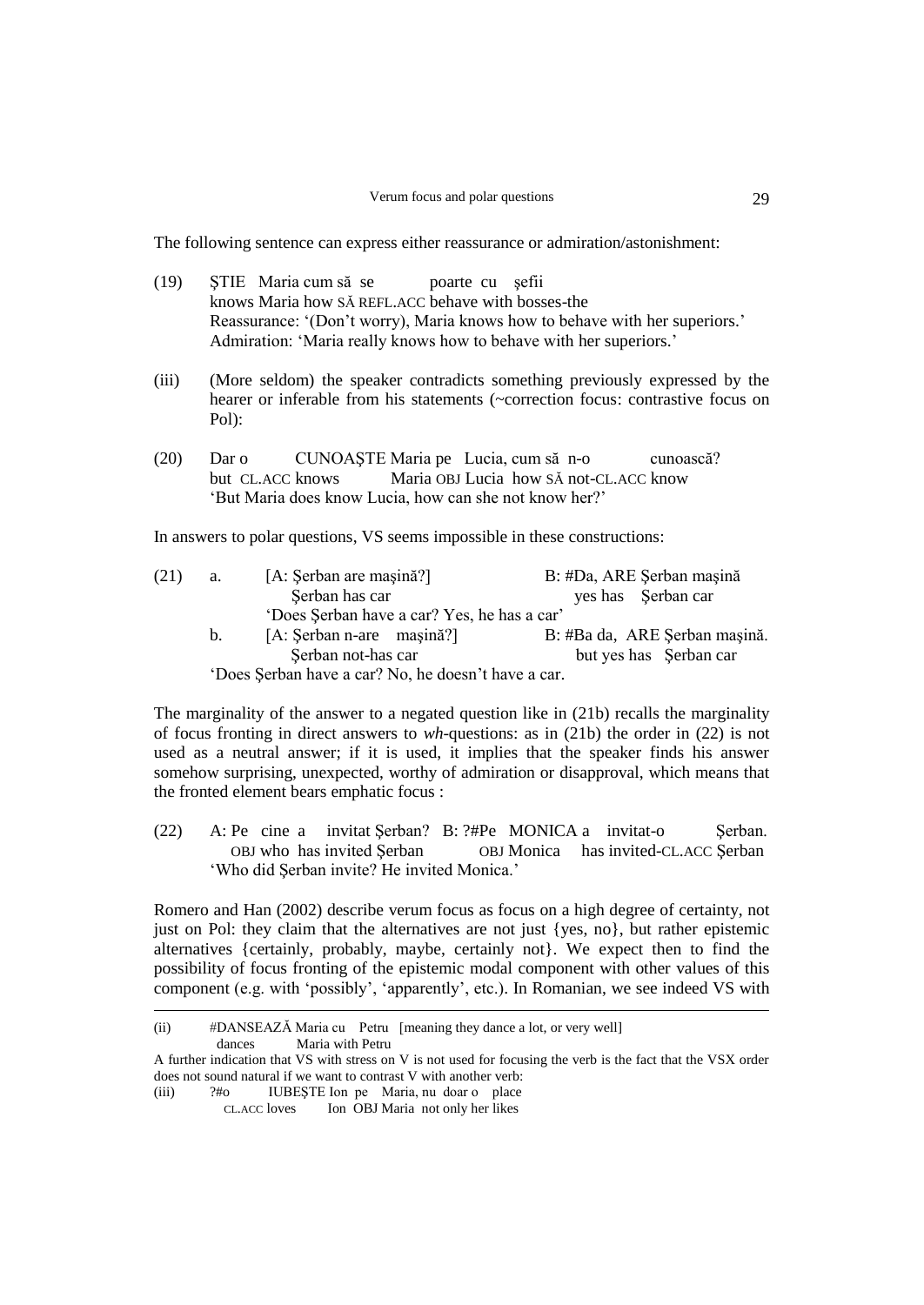focal stress on V with the so-called 'presumptive mood', a mood expressing epistemic possibility, usually with a concessive flavor, being followed by  $but + a$  sentence which the speaker asserts:

<span id="page-9-0"></span>(23) O fi ŞTIIND Maria franceză, dar nu poate şti la fel de bine ca Lucia may be knowing Maria French but not can know at sort of well as Lucia 'Maria may well know / speak French, but she can't possibly know it as well as Lucia.'

Note that the construction only allows fronting of the verb (more precisely, of the verbal cluster, see (23); auxiliaries behave as clitics in Romanian, see Dobrovie-Sorin (1994)). An epistemic adverb with the same meaning cannot undergo focus fronting:

(24) #POATE ştie Maria franceză, dar nu poate şti la fel de bine ca Lucia maybe knows Maria French but not can know at sort of well as Lucia

We conclude that verum focus involves not just an epistemic modal, but also Pol, which is realized in the  $\Sigma$  head.

Summing up, Romanian has VS orders licensed by focus on Pol and/or the degree of certainty, which we analyze as the checking of a [uFoc] probe in the left periphery by the finite verb, which incorporates the  $\Sigma$  head (see again Laka 1990).

### **5. Sardinian predicate raising**

Sardinian confirms the view that a fronting operation involving a verbal constituent may be associated with polarity focus. However, it differs from Romanian in that the probe connected to polarity focus is not checked by  $X^0$ -movement, but by XP-movement, involving a whole non-finite or non-verbal predicative projection. In Sardinian, predicate fronting is very frequent; it has been studied – together with the fronting of other XPconstituents – by Jones (1993), Floricic (2009), Mensching and Remberger (2010a, b) and Remberger (2010). The fronted constituent usually is a phrase headed by a non-finite verb or by a non-verbal predicate.

### **5.1 Interrogatives**

In Sardinian, predicate fronting is a common way of question formation (see Jones 1993, Floricic 2004 and 2009, Remberger 2010):

(25) a. [Retzidu notízias malas de su fizu] at? (Blasco Ferrer 1986: 206) received news bad from the son have-3SG 'Did he receive bad news from his son?' b. [A bennere] at s'attunzu? (Sa-Limba 1999-2011) to come has the autumn 'Will autumn come?'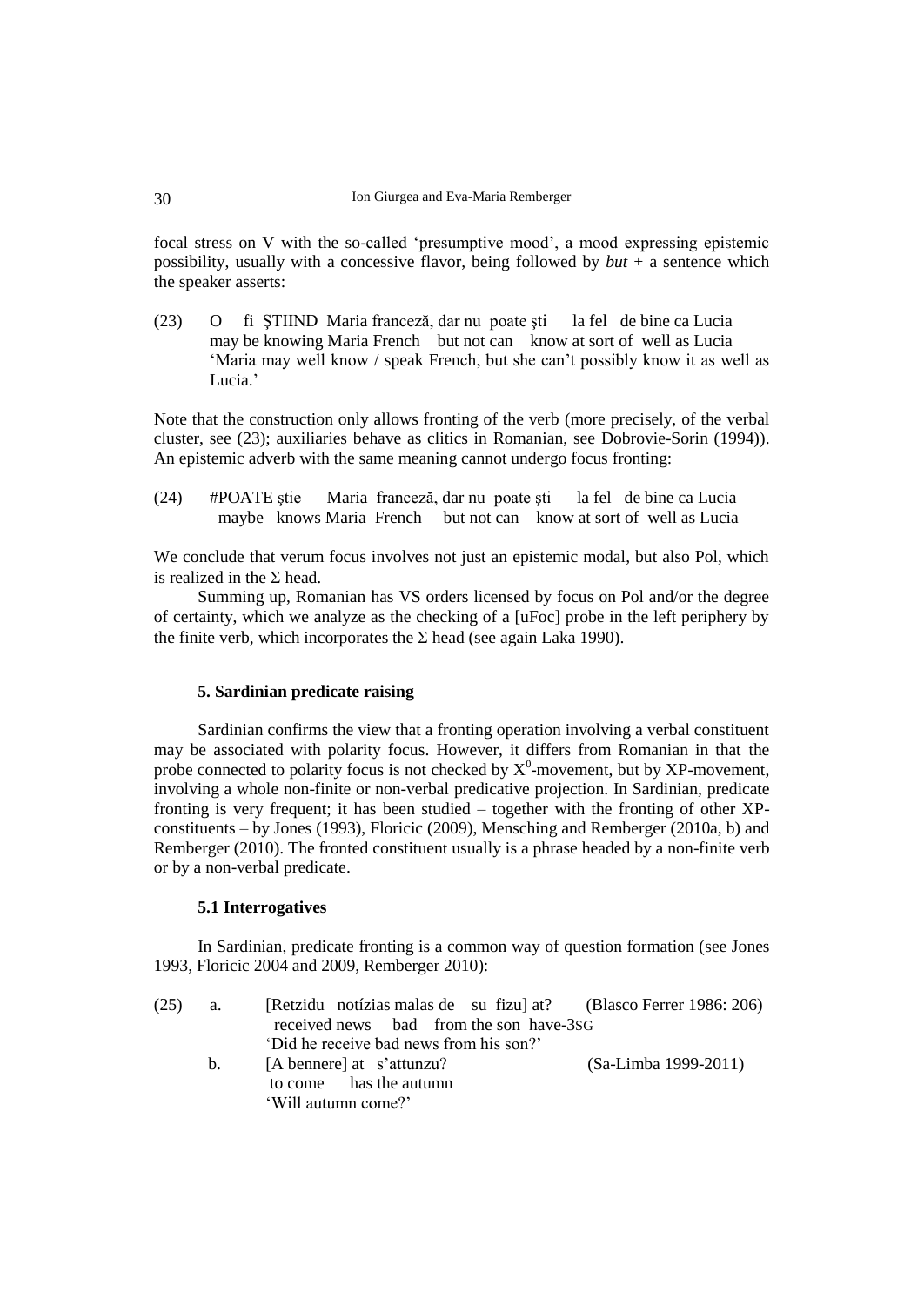| $\mathbf{c}$ . | [Mellus de nosus] funti?<br>better than us are.3PL |                           |
|----------------|----------------------------------------------------|---------------------------|
|                | 'Are they better than us?'                         |                           |
| d.             | [Mortu in s' ispidale] est?                        | (Blasco Ferrer 1986: 194) |
|                | died in the hospital is                            |                           |
|                | 'Did he die in hospital?'                          |                           |
| e.             | O Danieli, [circhendi corpus] ses?                 | (Sa-Limba 1999-2011)      |
|                | o Daniele looking-for punches be-2sG               |                           |
|                | 'Oh Daniele, are you looking for a fight?'         |                           |
| f.             | [Mannus] sunt is pipius?                           | (Lecca 1999: 30)          |
|                | are the children<br>big                            |                           |
|                | 'Are the children grown-up?'                       |                           |

The finite verb can be an auxiliary and also an aspectual or modal verb such as 'begin', in [\(26\),](#page-10-0) and 'want', in [\(27\):](#page-10-1)

<span id="page-10-1"></span><span id="page-10-0"></span>

| (26) | A pippare cumintzas?<br>to smoke start-2sG? | (Remberger 2010: 24)   |
|------|---------------------------------------------|------------------------|
|      | 'Are you starting to smoke?'                |                        |
| (27) | Drommire cheres?                            | (Floricic 2004: $5c$ ) |
|      | sleep. INF want-2sG                         |                        |
|      | 'Do you want to sleep?                      |                        |
|      |                                             |                        |

The fronted constituent cannot contain a subject:

<span id="page-10-3"></span>(28) \*[Arrivada una lìtera] est? arrived a letter is

There is a strong adjacency condition between fronted predicates and Aux. The subject, unless topicalized, like *tui* in (29), must appear after the auxiliary, like *su pitzinnu* in (30):

| (29) | Ma tui sempri circhendi contus a mimi sesi?     | (Sa-Limba 1999-2011)  |
|------|-------------------------------------------------|-----------------------|
|      | but you always asking accounts from me are      |                       |
|      | 'But why are you always calling me to account?' |                       |
| (20) | $M$ and $(3a)$ $(8a)$ $n(t)$ $(4)$              | (D <sub>embar</sub> ) |

(30) Mandicatu (\*su pitzinnu) at (su pitzinnu)? (Remberger 2010: 83) eaten (the child) have-3SG (the child) 'Did the child eat?'

Predicate fronting competes with the question particle *a*, and both compete with Neg:

- <span id="page-10-2"></span>(31) a. Mandicadu l' as? eaten it-have-2SG 'Have you eaten it?'
	- b. A l'as mandicadu? a it-have-2SG eaten 'Have you eaten it?'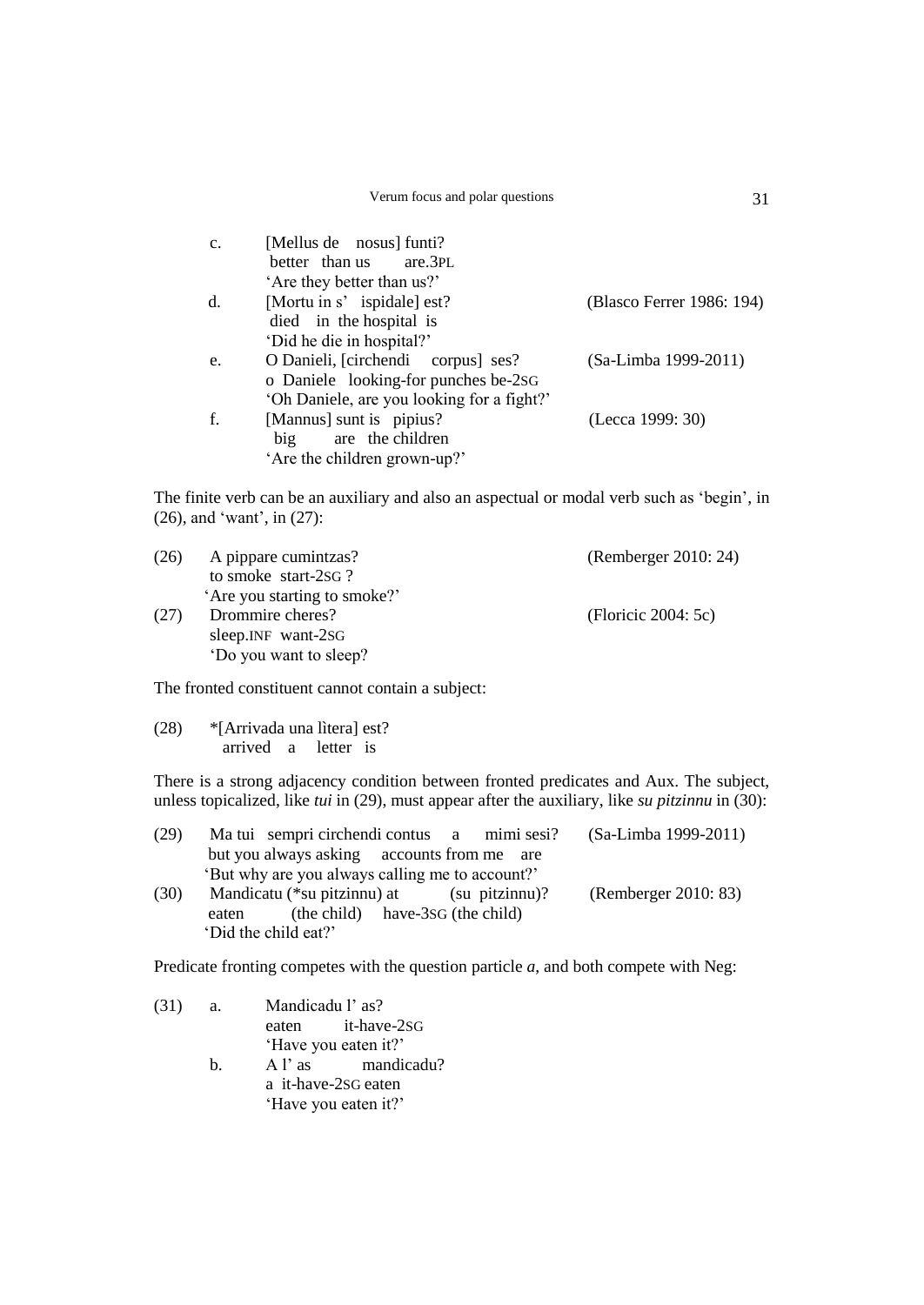| $\mathbf{C}$ . | No l'as                 | mandicadu?                               |
|----------------|-------------------------|------------------------------------------|
|                | not it-have-2sG eaten   |                                          |
|                | 'Haven't you eaten it?' |                                          |
| d              |                         | *Mandicadu a l'as? / * A mandicadu l'as? |

- e. \*Mandicadu no l'as?
- f. \*A no l'as mandicadu? / \*No a l'as mandicadu?

The question particle *a* also appears immediately before the finite verb and seems to be a clitic (cf. Remberger 2010):

| (32) | (Fruta) a (*fruta) nde cheres?                       | (Floricic 2004: 3)  |  |
|------|------------------------------------------------------|---------------------|--|
|      | $(\text{fruits})$ a $(\text{fruits})$ of-it want-2sG |                     |  |
| (33) | A (*Juanne) bi<br>venit (Juanne)?                    | (Jones 1993: 24-25) |  |
|      | a (Juanne) there $(CL)$ comes (Juanne)               |                     |  |

This pattern as well as some semantic side effects described as mirativity or emphasis suggest that Sardinian predicate fronting is or can be an instance of positive polarity fronting. The particle *a* may represent interrogative polarity (a sort of  $wh$ - $\Sigma$ , see f.n. [9\)](#page-6-1).

Predicate fronting is usually described as involving either verum focus or narrow focus on the predicate (VP/PredP or V, A etc., cf. Jones 1993). But these formulations also cover declarative sentences (see 5.2 below), and to what extent they hold for interrogatives is an issue not sufficiently clarified yet. The corpus investigated (Sa-Limba 1999-2011) shows clear data of polarity focus. Thus, we find conducive questions, which we have analyzed as involving emphatic focus on Pol – see  $(34)-(36)$  $(34)-(36)$  – and sentences expressing astonishment, such as [\(37\):](#page-11-2)

- <span id="page-11-0"></span>(34) Su sardu est una limba e s' italianu un atra, [faula]  $est<sup>13</sup>$  the Sardinian is a language and the Italian another lie is 'Sardinian is one language and Italian is another, isn't it?'
- (35) Ma [cosas a narrere in sa lista] sunt? but things to tell in the list are 'But are these really things to be told to the mailing list?'
- <span id="page-11-1"></span>(36) E custu, [sardu] est? [Su sardu ki boleus po su tempus bennidori] and this Sardinian is the Sardinian that want-2PL for the time coming est? is 'And is this Sardinian? Is this the (type of) Sardinian your really want for the future?'
- <span id="page-11-2"></span>(37) O [ancoras in cumbata] seis?! (Sa-Limba 1999-2011) and still in battle be-2PL 'Oh, are you still fighting?!'

<sup>13</sup> Sardinian *faula est* is very common; it is roughly equivalent to English tag questions, such as *isn't it*.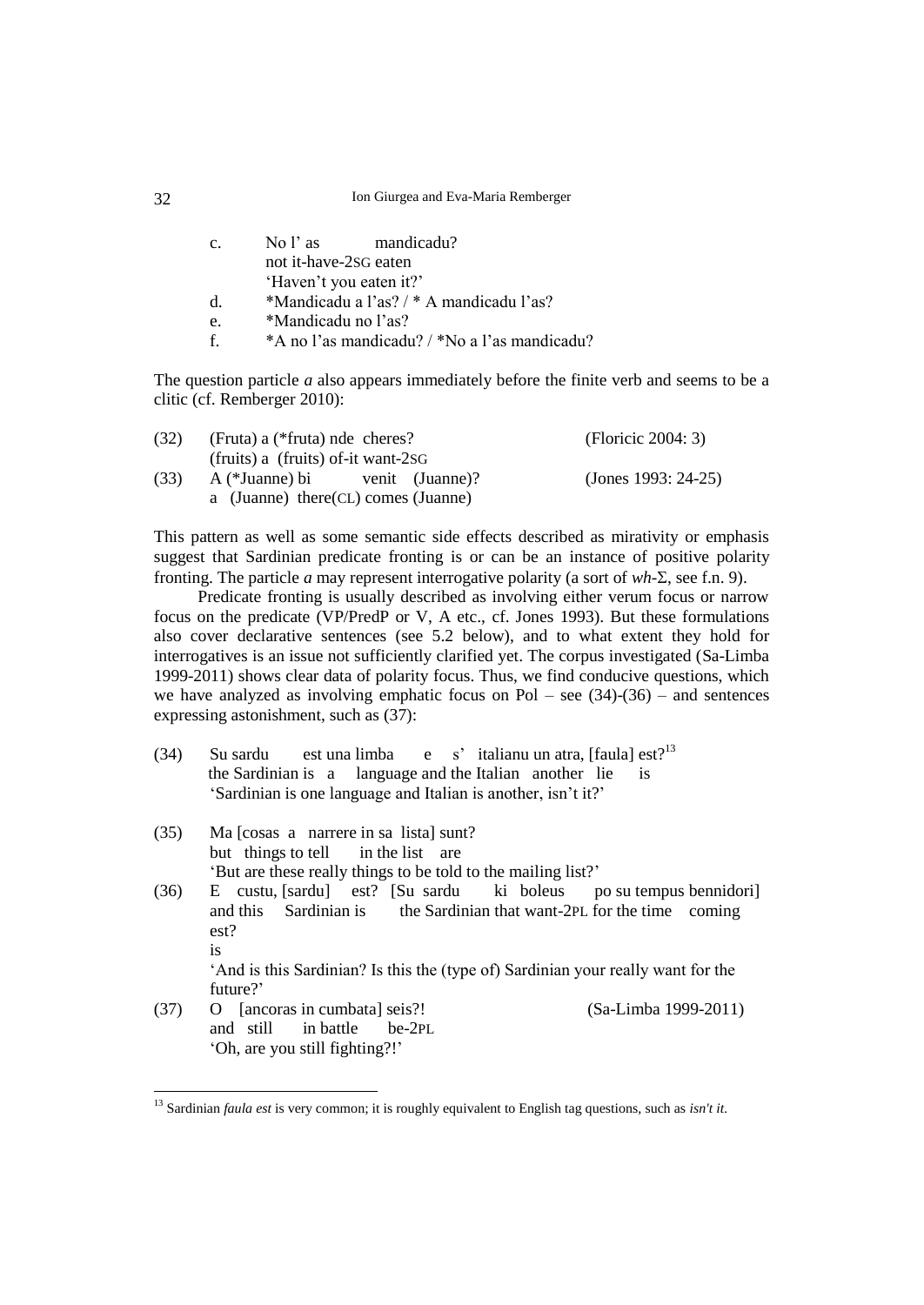The following sentences illustrate an instance of information focus on Pol – involving an issue which has been raised before but has remained open (cf. [\(8\)](#page-3-2) above for Romanian):

(38) a. Cumpresu m' as como? (Logudorese) (Blasco Ferrer 1994: 296) understood me-have-2SG now b. Cumpréndiu m'as immoi? (Campidanese) understood me-have-2SG now 'Have you finally understood (what I wanted to say)?'

On the other hand, Jones (1993) states that predicate fronting in questions is quite common, and examples can be found where the context appears to be neutral, cf. (39):

| (39) | a.             | Deu calu in Sardinnia su 23: in zona ses? (Sa-Limba 1999-2011)           |
|------|----------------|--------------------------------------------------------------------------|
|      |                | go-down in Sardinia the 23 in zone are-2sG                               |
|      |                | 'I'll come down (from the UK) to Sardinia on the $23rd$ : Are you around |
|      |                | then? $^{\prime}$                                                        |
|      | $\mathbf{b}$ . | Sardu<br>sese?                                                           |
|      |                | Sardinian are-2sG                                                        |
|      |                | 'Are you Sardinian?'                                                     |

If predicate fronting is indeed acceptable in neutral contexts and non-conducive questions, a different featural trigger would need to be assumed: we can consider that the feature responsible for Pol-raising is simply the question feature associated to Pol, which represents the open part in yes/no questions. If "focus" is defined as an element introducing contextual alternatives, as in Krifka (2007), we can consider that the element representing the open part of the question, which introduces alternative sets (see Hamblin 1973), bears a certain type of focus, which we can label question-focus (Q-Foc). In partial questions, this feature is borne by the [+wh] element. For polar questions, it is borne by Pol, since the members of the alternative set differ by their polarity (the set is  $\{p, \neg p\}$ ).

There are however indications that this construction is not pragmatically neutral: as we have shown, the subject cannot participate in predicate fronting. If this order was really neutral, we would expect to find new DPs as postverbal subjects. But the examples we have all contain either a *pro* subject or a definite DP as a subject. Moreover, a native speaker's judgments confirm that new (i.e., non-D-linked) indefinite subject are not fine with predicate fronting:

| (40) | а.          | *Arrivada est una litera?                       |  |  |
|------|-------------|-------------------------------------------------|--|--|
|      |             | arrived is a letter                             |  |  |
|      | $h_{\cdot}$ | ?Presentare sas noas at unu presentadore nobu?  |  |  |
|      |             | Present-INF the news has a presenter new        |  |  |
|      |             | 'Is a new announcer going to present the news?' |  |  |

These facts indicate that predicate fronting involves narrow focus even in questions, either on Pol or on the whole fronted predicative phrase.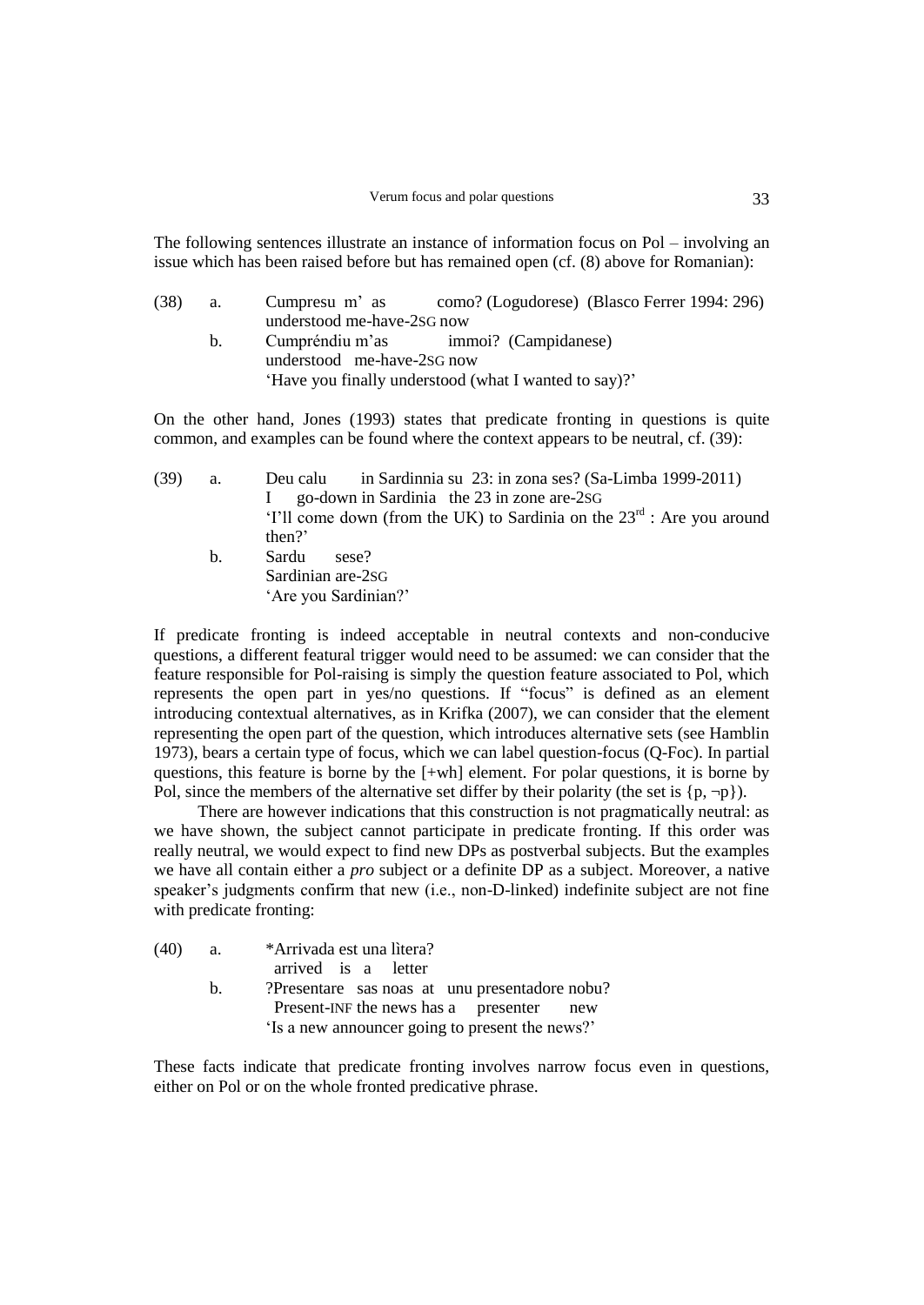To conclude, predicate fronting in interrogatives can be correlated with focus on Pol  $($  = verum focus).

### **5.2 Declaratives**

Jones (1993) states that predicate fronting in declaratives can express predicate focus ("emphasis on the semantic content of the predicate itself") or verum focus ("emphasis on the truth value of the sentence as a whole").

In answers to polar questions, we also find information focus on Pol:

|  | (41) A: Manicáu asa?  | (Pittau 1972: 144) |
|--|-----------------------|--------------------|
|  | eaten have-2sG        |                    |
|  | B: Manicáu appo.      |                    |
|  | eaten have-1sG        |                    |
|  | 'Did you eat? I did.' |                    |

Other examples illustrate emphatic focus on Pol: the speaker suggests that the truth of the sentence is unexpected either for the hearer (see [\(42\)\)](#page-13-0) or in general (see [\(43\)](#page-13-1)[-\(44\)\)](#page-13-2), in which case it conveys admiration or surprise:

<span id="page-13-1"></span><span id="page-13-0"></span>

| (42) | Bénniu essèrepo!                                                    | (Pittau 1972: 144)                                                              |  |  |
|------|---------------------------------------------------------------------|---------------------------------------------------------------------------------|--|--|
|      | come would-be-1sG                                                   |                                                                                 |  |  |
|      | 'I would have come!'                                                |                                                                                 |  |  |
| (43) | Proendi esti!                                                       | (Lepori 2001: 72)                                                               |  |  |
|      | raining is                                                          |                                                                                 |  |  |
|      | 'It is raining!'                                                    |                                                                                 |  |  |
| (44) |                                                                     | Furat su caddu chena bistentu. Bene meda! Fatu l'at. (Conrad, Falconi 2002: 51) |  |  |
|      | steals the horse without delay good very done it has                |                                                                                 |  |  |
|      | 'He steals the horse without delay. Very well! He (really) DID it.' |                                                                                 |  |  |

<span id="page-13-2"></span>Although such sentences involve emphasis, they are not necessarily exclamative, in the sense that it is not required that the truth of the sentence should be presupposed. The sentence can introduce new information in the form of an assertion, besides expressing an affective attitude towards it (see Mensching and Remberger 2010a, 2010b).

#### **5.3 Syntactic analysis and comparison with Romanian**

The straightforward analysis proposed for Romanian, in which the fronted element is the very element encoding polarity, the  $\Sigma$  head, cannot be adopted for Sardinian, because the fronted phrase represents a projection too low to be assumed to contain  $\Sigma$ : the preverbal position of negation in Sardinian suggests that  $\Sigma$  is before T, as proposed by Laka (1990) for Spanish and other Romance languages showing a similar behavior of negation (Standard Italian, Catalan, Portuguese), corresponding to Zanuttini's (1997) Neg<sub>1</sub> position; even if we assume that the negation is generated below  $T$  and then left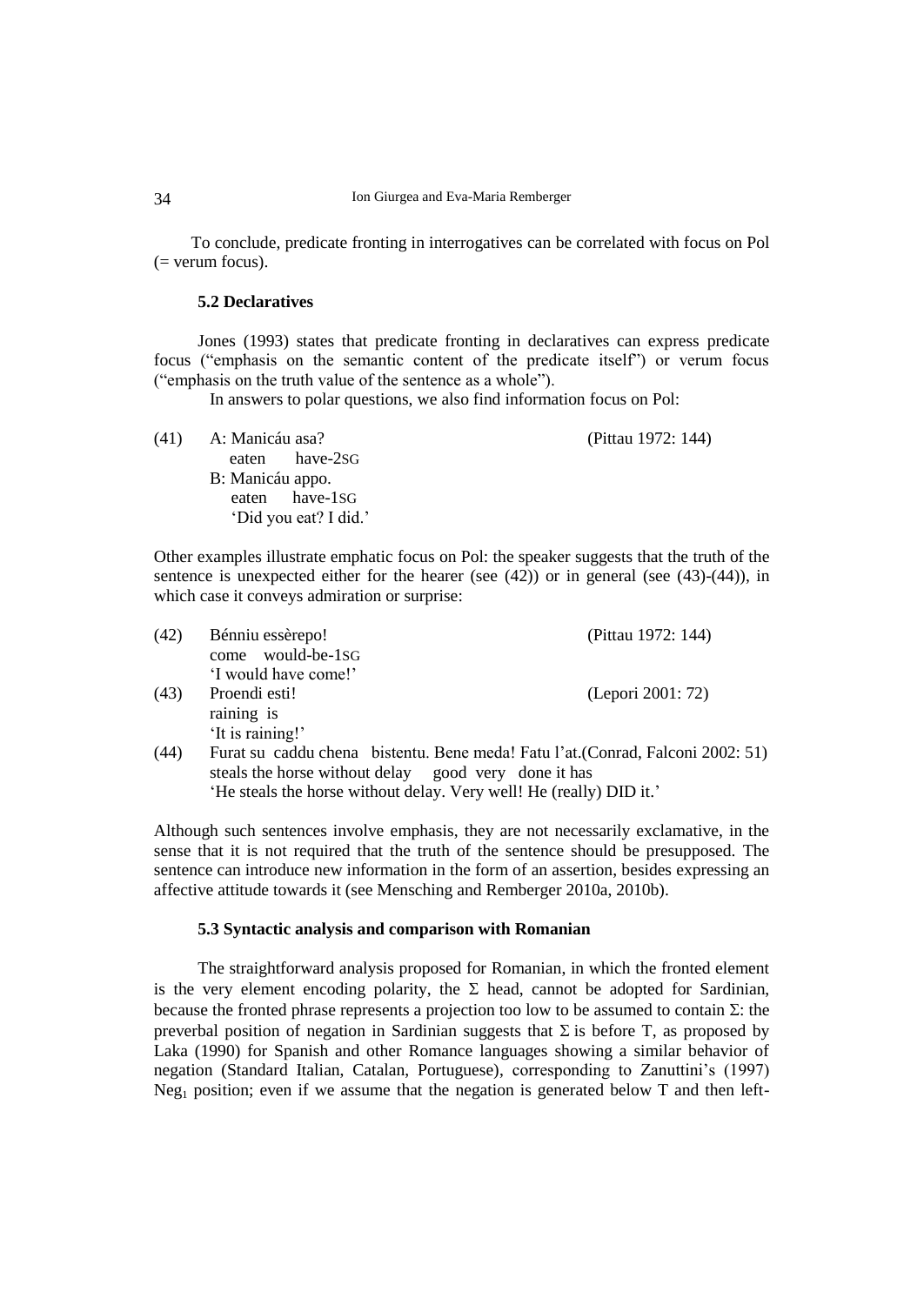adjoins to it as a clitic, as proposed for French *ne* by Pollock (1989), it is doubtful that the base position of negation could be lower than the base position of the auxiliary – with aspectual verbs, for instance, it is clear that the negation takes scope over the modal or aspectual component (e.g. *no cumintzu a pippare* 'I don't start to smoke', not 'I start not to smoke'). Since what is fronted is the complement of the auxiliary, we cannot assume that it contains  $\Sigma$  (on the competition between predicate fronting, the question particle  $a$ and Neg, see [\(31\)](#page-10-2) above). We propose that the phonological encoding of the focus feature associated with Pol needs the support of a lexical head, and auxiliaries are treated as too weak to provide this support. The emphatic feature, although ultimately interpreted as polarity focus, is borne by the lexical head of the predication, and the whole PredP/PartP/InfP is raised by pied-piping.

As for the attractor head, the competition of predicate fronting with *a* and Neg suggests that  $\Sigma$  is involved. Let's assume that a null  $\Sigma$  bearing focus is in need of phonological support for this feature and therefore attracts the phrase of the lexical predicate. This means that  $\Sigma$  bears [uFoc] and the lexical predicate bears [Foc]. We must depart here from the Chomskyan assumption that unvalued features which underwent Agree are disregarded at LF. Since after Agree took place both  $\Sigma$  and the predicate are marked [Foc], we assume that any of them can be interpreted as focus at  $LF:^{14}$ 

<span id="page-14-0"></span>

 $\overline{a}$ 

We adopted here the analysis with  $\Sigma$  above T (as in Laka 1990; for arguments in favor of this analysis for languages where the preverbal negation is not doubled by a postverbal negation, see Zanuttini  $1997)^{15}$ .

<sup>&</sup>lt;sup>14</sup> This possibility of interpreting the feature either on the probe or on the goal is more in line with the recently growing analysis of Agree as feature-sharing (Frampton and Gutmann 2000, 2006, Pesetsky and Torrego 2007). In this analysis, the features which underwent agreement form a single object (a single feature) related to several syntactic objects in the tree. Since in this case the asymmetry between probe and goal disappears, the possibility arises that their locus of interpretation may be different from the locus where the value was introduced in the derivation.

<sup>&</sup>lt;sup>15</sup> For the clitic behavior of preverbal negation and of the question particle  $a$  – the elements which we analyze as  $\Sigma$  heads – there are two possible accounts: either the cliticization applies at PF, or they form a complex head with the verb in syntax but they bear a [+prefix] feature, which triggers an exceptional head-initial linearization at PF (complex heads with head-initial orders have been proposed by various authors for the Romanian verbal cluster, see Dobrovie-Sorin 1994, 2001, Cornilescu 1997, Barbu 1999, Hill 2006, Giurgea 2011).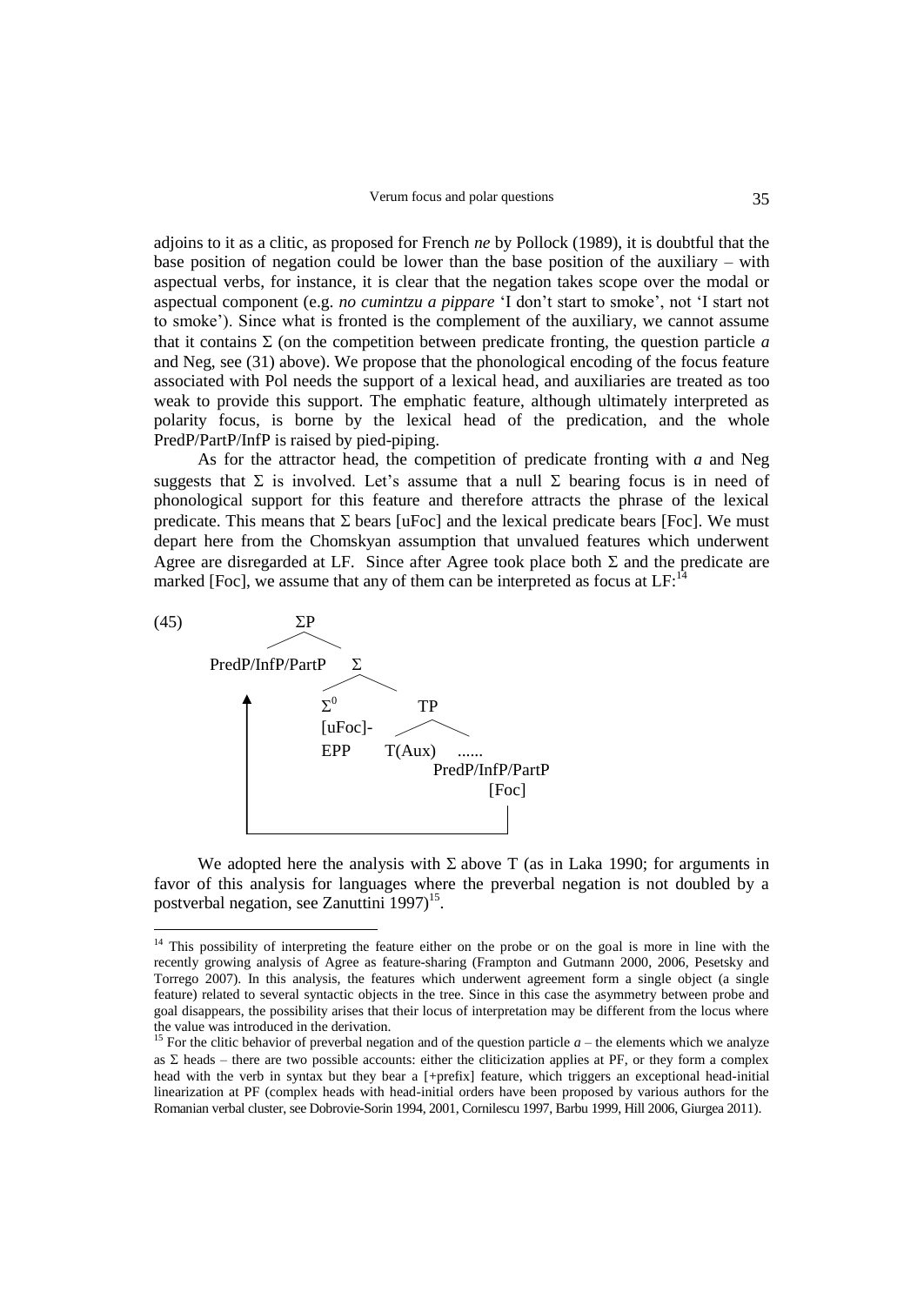We still have to explain the position of the subject. First, we can say that it does not appear between  $\Sigma$  and T for the same reason for which it cannot appear between negation and the verb: there is no specifier position between  $\Sigma$  and T to which it can raise, as shown by the placement of Neg immediately before the finite verb. (Notice that if we analyze  $\Sigma$  as a head higher than T, from the adjacency constraint between Neg and T it follows that preverbal subjects do not occupy SpecT in Sardinian, at least not in negative clauses). But why can't the subject appear inside the predicative constituent, at least as a low indefinite subject (see [\(28\)\)](#page-10-3)? Moreover, if the subject is expressed, it normally appears after the finite verb (see [\(46\)\)](#page-15-0), although, according to the tree in [\(45\),](#page-14-0) we would expect the normal preverbal position to precede the fronted predicate, because this position precedes the negation, which means that it precedes  $\Sigma$ .

<span id="page-15-0"></span>(46) furau at issu? (Blasco Ferrer 1994: 296) stolen has he 'Has he stolen?'

We propose that the explanation for this word order difference shows that a higher leftperipheral head is involved in the derivation. Let's assume that  $\Sigma$  can be interpreted as under focus by being raised to a left-peripheral head situated above the preverbal subject position, together with the auxiliary, by successive-cyclic head movement. We identify this head with Foc. The idea underlying the analysis in [\(45\)](#page-14-0) is still kept, but transferred to the Focus head: it is this head which probes the valued focus feature on the lexical predicate and triggers pied-piping movement. We maintain the idea that the ultimate reason behind this movement is the fact that null  $\Sigma$  cannot bear valued focus. But the way by which null  $\Sigma$  acquires the possibility to be interpreted as focused is more complex: it is head-moved to a position which bears [uFoc], which becomes [Foc] (valued Foc) by establishing Agree with the lexical predicate and also attracts this predicate's phrase to its specifier. The final structure we propose looks thus as follows (as mentioned in section 2, we do not decide between SpecSubj and SpecFin as the preverbal subject position):<sup>16</sup>

<sup>&</sup>lt;sup>16</sup> As for the question particle *a*, it is in  $\Sigma$ , like *no*; whether they are PF-clitics or form a head-initial complex head like in Romanian is a theory-internal question we want to leave open. Maybe *a* must move to Foc, in which case we would assume that predicate fronting is unnecessary because  $\Sigma$  is overt, and thus it bears Foc and there is no need for the support of the lexical verb. But it is more likely that movement to Foc is not necessary, because *a* is already marked as a wh- (i.e. Q-Foc)  $\Sigma$  and, more importantly, *a* can be used in neutral polar questions.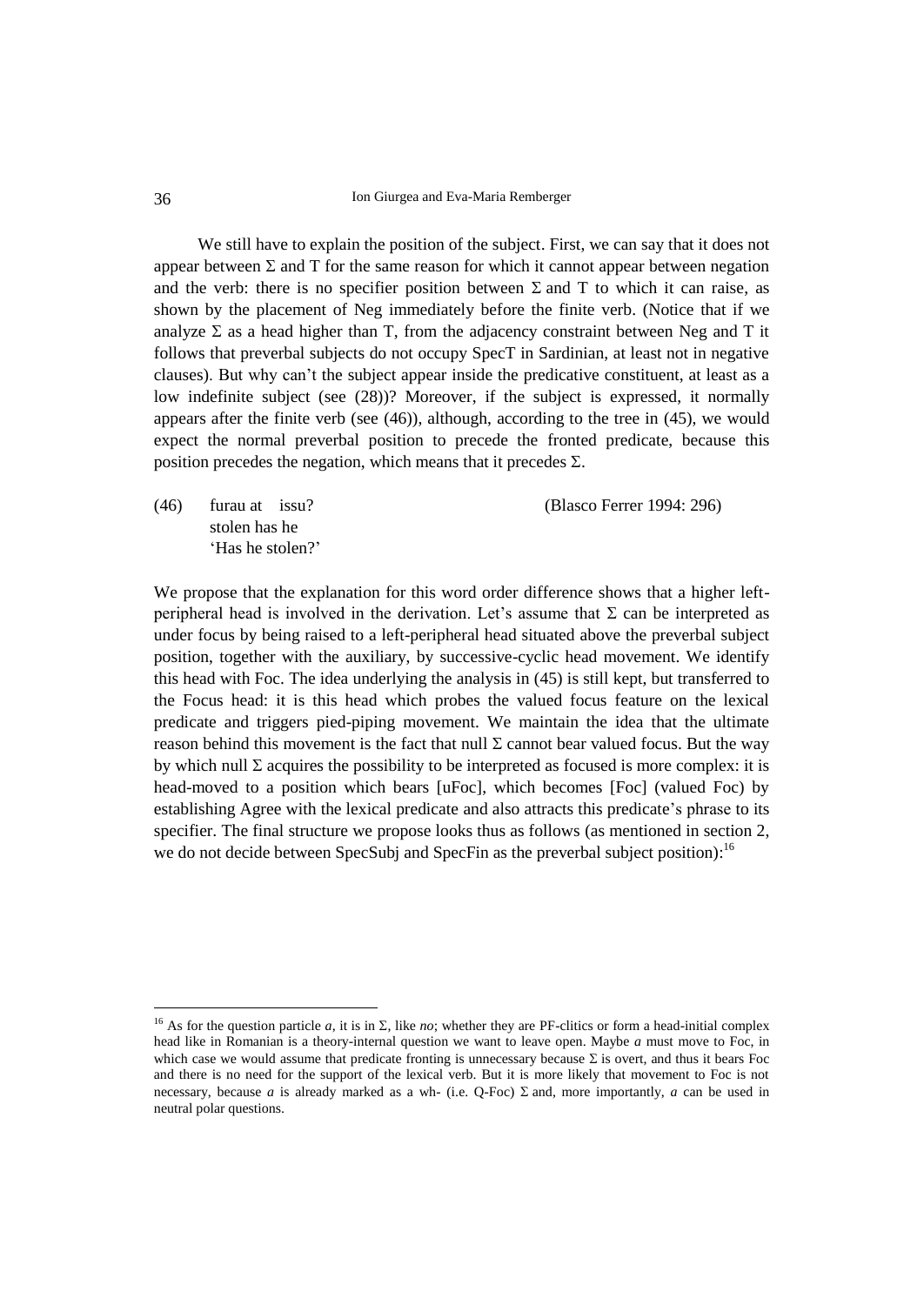Verum focus and polar questions 37



As for the fact that the subject cannot appear inside the fronted predicative phrase, this is an issue which cannot be clarified in the space of this article, because it presupposes a thorough examination of the syntax of postverbal subjects in Sardinian, which should establish whether they can ever remain in their base position, and under what conditions. However, given that Sardinian is like other null-subject Romance languages, e.g. Italian, in that it allows low subjects in presentationals and under narrow focus, a possible explanation of the absence of such subjects inside fronted predicate phrases is that predicate fronting is not used in presentational contexts and does not involve narrow focus on the subject, but on Pol or on the (lexical) predicate itself. In other words, the subject is normally given and must therefore move to a topic or subject-of-predication position (SpecSubjP/FinP or higher position associated to dislocated topics).

Comparing Sardinian to Romanian, it is interesting to notice that in Romanian too it is the lexical verb which bears the focal stress, in compound tenses, see also [\(\(23\):](#page-9-0)

(48) Va ŞTI ea cum să se poarte will know she how SĂ REFL.ACC behaves 'She will surely know how to behave'

This shows that polarity focus needs the support of the lexical verb even in Romanian, at least at PF. The crucial difference with respect to Sardinian is that auxiliaries have a clitic behavior in Romanian: as several authors have shown (see Dobrovie-Sorin 1994, Cornilescu 1997, Barbu 1999, Dobrovie-Sorin 2001, Hill 2006, Giurgea 2011), the lexical verb forms a complex  $X^0$  with the auxiliary at some point of the derivation. Therefore the phrase of the lexical verb cannot move in front of the auxiliary, like in Sardinian. Moreover, assuming that complex head formation takes place in syntax (like the abovementioned authors claims), the [Foc] feature of  $\Sigma$  finds a lexical support inside the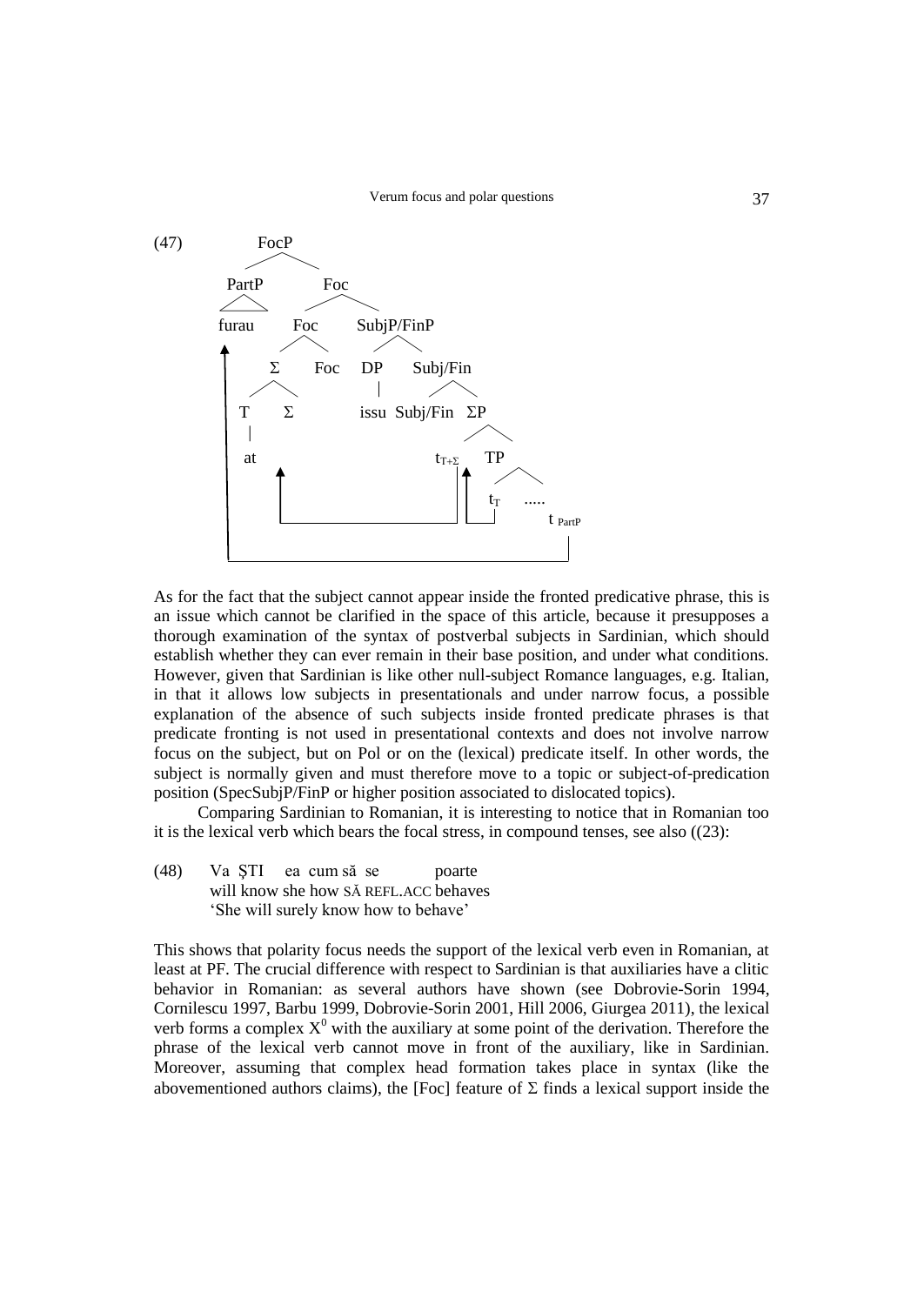complex  $[[V^0 T^0] [\Sigma^0]]$  head. Therefore the only movement which takes place is the raising of this complex head to Fin to check the [uFoc] probe, which prevents the realization of the subject in the preverbal [aboutness]-position.

#### **6. Conclusions**

We have argued that focus on polarity can trigger displacement into the left periphery in Romanian and Sardinian. In Romanian, the complex head containing the finite verb checks a [uFoc] probe in Fin by head movement. In Sardinian, a projection containing the lexical predicate (headed by a non-finite verbal form or a non-verbal predicate), bearing [Foc], is raised to SpecFoc and the auxiliary moves to Foc, producing the order [PredP/InfP/PartP]-Aux-S. Polarity fronting is found both in declaratives and in polar interrogatives in both languages. In particular, the investigation of Romanian polar interrogatives has shown that they keep the basic order of declaratives; some instances of VS orders represent polarity fronting, being licensed by focus on polarity (which can be informational, in non-conducive questions, or emphatic, in conducive questions). The main results are summarized in a table:

|                     | Romanian                              | Sardinian                   |
|---------------------|---------------------------------------|-----------------------------|
| Movement involved   | $[T + \Sigma]$ to Fin <sub>+Foc</sub> | $[T + \Sigma]$ to Foc       |
|                     |                                       | PredP/InfP/PartP to SpecFoc |
| Types of Pol-Focus: |                                       |                             |
| in declaratives     | emphatic                              | emphatic                    |
|                     | corrective/contrastive                | informational               |
| in interrogatives   | emphatic                              | emphatic                    |
|                     | informational                         | informational               |

(49) Polarity fronting with focus on Polarity in Romanian and Sardinian:

### **Primary sources**

Conrad, J. and N. Falconi, 2002. *Coro de iscurigore* (*Heart of darkness*). Cagliari: Condaghes. Lecca, I. 1999. *Sciuliai umbras.* Cagliari: Condaghes.

Sa-Limba. 1999-2011. Electronic Corpus of the Postings to the Mailing List "Sa-Limba". Köln / Berlin. <http: /www.lingrom.fu-berlin.de/sardu/sa-limba.html>.

#### **References**

Alboiu, G. 2002. *The Features of Movement in Romanian*. Bucharest: Editura Universităţii din Bucureşti. Alexiadou, A., Anagnostopoulou, E. 1998. Parametrizing AGR: Word order, V-movement and the EPP-

checking. *Natural Language and Linguistic Theory* 16: 491-539.

- Barbu, A. M. 1999. Complexul verbal. *Studii şi cercetări lingvistice* L (1): 39-84.
- Blasco Ferrer, E. 1986. *La lingua sarda contemporanea. Grammatica del logudorese e del campidanese. Norma e varietà dell'uso. Sintesi storica*. Cagliari: Della Torre.
- Blasco Ferrer, E. 1994. *Ello ellus: Grammatica sarda*. Nuoro: Poliedro.
- Cardinaletti, A. 2004. Towards a cartography of subject positions. In L. Rizzi (ed.), *The Cartography of Syntactic structure*, vol. 2, *The Structure of CP and IP s*, 115-165. Oxford: Oxford University Press.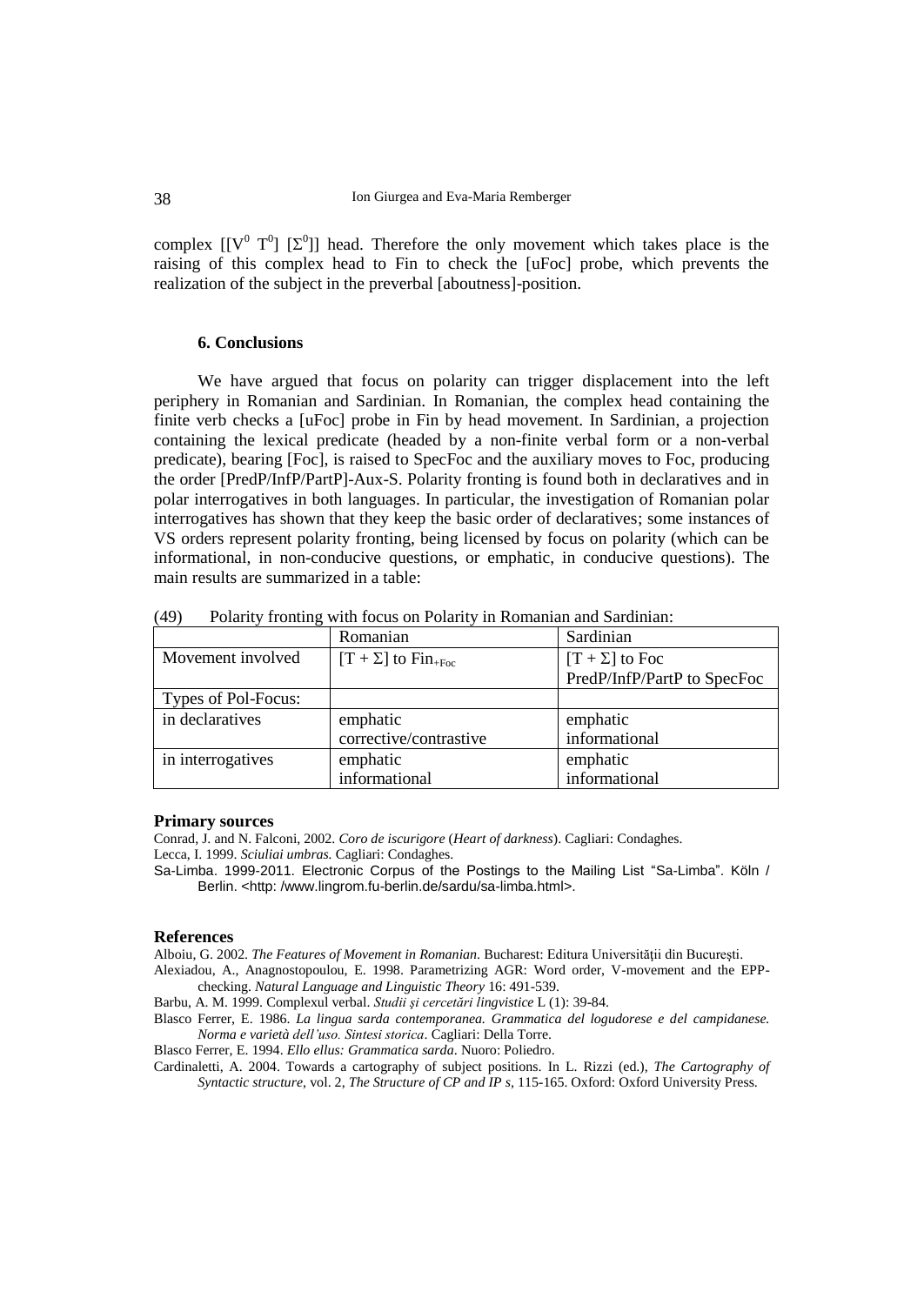- Cardinaletti, A. 2009. On a (wh-)moved topic in Italian, compared to Germanic. In A. Alexiadou, J. Hankamer, T. McFadden, J. Nuger and F. Schäfer (eds.), *Advances in Comparative Germanic Syntax*, 3-40. Amsterdam / Philadelphia: John Benjamins.
- Cattell, R. 1973. Negative transportation and tag questions. *Language* 41: 612-639.
- Chomsky, N. 1995. *The Minimalist Program*. Cambridge, MA: MIT Press.
- Chomsky, N. 2000. Minimalist inquiries. In R. Martin, D. Michaels and J. Uriagereka (eds.) *Step by Step: Minimalist Syntax in Honor of Howard Lasnik*, 89-155. Cambridge, MA: MIT Press.
- Chomsky, N. 2001. Derivation by Phase. In M. Kenstowicz (ed.), *Ken Hale. A Life in Language*, 1-52. Cambridge, MA. MIT Press.
- Cornilescu, A. 1982. Conducive questions. *Revue roumaine de linguistique* XXVII (2): 99-106.
- Cornilescu, A. 1997. The double subject construction in Romanian. Notes on the syntax of the subject. *Revue roumaine de linguistique* XLII (3-4): 101-147.
- Dobrovie-Sorin, C. 1994. *The Syntax of Romanian*. Berlin: Mouton de Gruyter.
- Dobrovie-Sorin, C. 2001. Head-to-head merge in Balkan subjunctives and locality. In A. Ralli and M. L. Rivero (eds.), *Comparative Syntax of Balkan Languages*, 44-73. Oxford: Oxford University Press.
- Erteschik-Shir, N. 1997. *The Dynamics of Focus Structure*. Cambridge: Cambridge University Press.
- Floricic, F. 2004. Négation et interrogation en Sarde. Paper presented at Colloque Typologie des langues, universaux linguistiques: La négation et les énoncés non susceptibles d'être niés (TYPO 4). Institut Universitaire de France.
- Floricic, F. 2009. Negation and "focus clash" in Sardinian. In L. Mereu (ed.), *Information Structure and its Interfaces*, 129-152. Berlin ∙ New York: de Gruyter.
- Frampton, J., Gutmann, S.. 2000. Agreement is feature sharing. Ms. Northeastern University. Boston. <http://www.math. neu.edu/ling/pdffiles/agrisfs.pdf>.
- Frampton, J., Gutmann, S. 2006. How sentences grow in the mind: Agreement and selection in an efficient minimalist syntax. In C. Boeckx (ed.), *Agreement Systems*, 121-157. Amsterdam / Philadelphia: John Benjamins.
- Giurgea, I., Remberger, E. 2009. Postverbal subjects in Romance null-subject languages. Informationstructural conditions and variation. Paper presented at *Going Romance*, Nice, December 3-5.
- Giurgea, I., Remberger, E. 2011. Left-peripheral interactions in Romance and the syntactic representation of information-structural features. Ms., University of Constance.
- Giurgea, I. 2011. The Romanian verbal cluster and the theory of head movement. In J. Herschensohn (ed.), *Romance Linguistics 2010. Selected Papers from the LXth Linguistic Symposium on Romance Languages*, 271-286. Amsterdam / Philadelphia: John Benjamins.
- Gundel, J. K. 1974. The role of topic and comment in linguistic theory. PhD dissertation, University of Texas. Hamblin, C. L. 1973. Questions in Montague English. *Foundations of Language* 10: 41–53.
- Hill, V. 2002. Adhering focus. *Linguistic Inquiry* 33: 164-172
- Hill, V. 2006. Stylistic inversion in Romanian. *Studia Linguistica* 60 (2): 156-180.
- Höhle, T. N. 1992. Über Verum Fokus im Deutschen. *Linguistische Berichte Sonderheft* 4: 112-141.
- Jones, M. A.. 1993. *Sardinian Syntax*. London, New York: Routledge.
- Kratzer, A. 1995. Stage-level and individual-level predicates. In G N. Carlson and F. J. Pelletier (eds.), *The Generic Book*, 125-175. Chicago: The University of Chicago Press.
- Krifka, M. 2007. Basic notions of information structure. In C. Féry, G. Fanselow and M. Krifka (eds.), *Working Papers of the SFB632*. *Interdisciplinary Studies of Information Structure* 6, 13-56. Potsdam: Universitätsverlag Potsdam.
- Laka, M. I. 1990. Negation in syntax: On the nature of functional categories and projections. PhD dissertation, MIT.
- Lepori, A. 2001. *Gramàtiga sarda po is campidanesus: duas obras in d-unu libru. Compendio di grammatica campidanese per italofoni*. Quartu Sant'Elena: Ed. C.R.
- López, L. 2008. *A Derivational Syntax for Information Structure*. Oxford: Oxford University Press,
- Mensching, G. 2009. Defective probes? (No) agreement and (no) movement in Romance. Paper presented at the Movement and Morphology Workshop at Leucorea, Wittenberg.
- Mensching, G., Remberger, E. 2010a. La periferia sinistra romanza: topicalizzazione, focalizzazione e interrogazione in sardo. In M. Iliescu, H. Siller-Runggaldier and P. Danler (eds.), *Actes du XXVe Congrès International de Linguistique et de Philologie Romanes VII*, 189-197*.* Tübingen: Niemeyer.